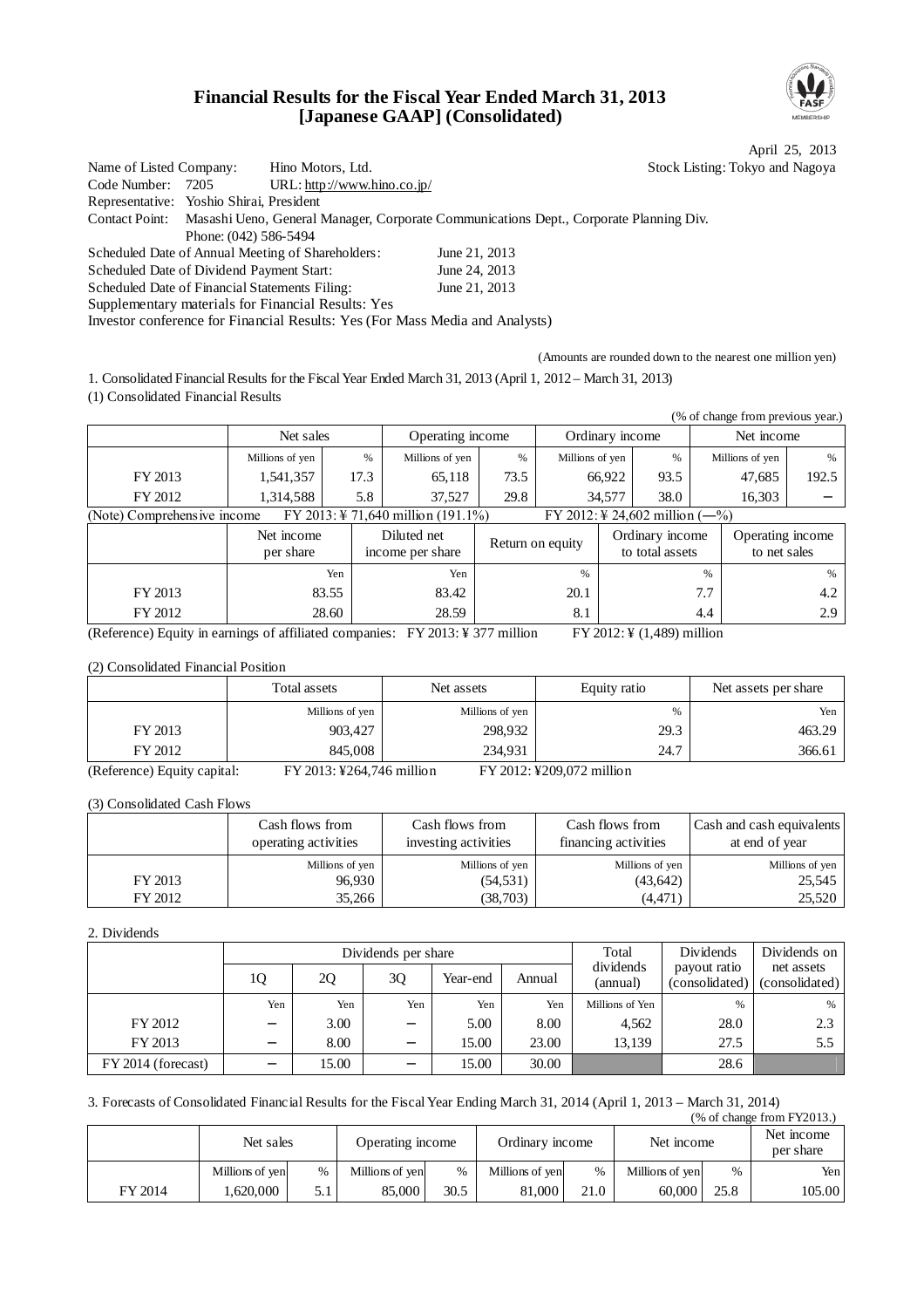\*Notes

(1) Changes in significant subsidiaries (changes of specified subsidiaries resulting in changes in scope of consolidation) during the current term: None

(2) Changes in accounting principles, estimates and restatements:

| 1) Changes associated with revisions of accounting standards: | Yes  |
|---------------------------------------------------------------|------|
| 2) Changes other than those included in $1$ :                 | None |
| 3) Changes of estimation due to accounting issue:             | Yes  |
| 4) Restatements:                                              | None |

(Note) For details, please see Page 13 "3. Consolidated Financial Statements (6) Changes in Accounting Principles, Estimates and Restatements".

|  | (3) Number of outstanding shares (common stock) |  |
|--|-------------------------------------------------|--|

| 1) Number of outstanding shares (including treasury stock) |  |
|------------------------------------------------------------|--|

at end of term

2) Number of treasury stock at end of term

3) Average number of shares

| FY2013 | 574,580,850 shares | FY2012 | 574,580,850 shares |
|--------|--------------------|--------|--------------------|
| FY2013 | 3.134.717 shares   | FY2012 | 4.292.804 shares   |
| FY2013 | 570.765.371 shares | FY2012 | 570.014.091 shares |

(Reference) Overview of Non-Consolidated Financial Results

1. Non-Consolidated Financial Results for the Fiscal Year Ended March 31, 2013 (April 1, 2012 – March 31, 2013)

(1) Non-Consolidated Financial Results

|         |                         |       |                                 |       |                 |       | (% of change from previous year.) |       |
|---------|-------------------------|-------|---------------------------------|-------|-----------------|-------|-----------------------------------|-------|
|         | Net sales               |       | Operating income                |       | Ordinary income |       | Net income                        |       |
|         | Millions of yen         | %     | Millions of yen                 | $\%$  | Millions of yen | $\%$  | Millions of yen                   | $\%$  |
| FY 2013 | 1,120,121               | 14.7  | 30,921                          | 202.6 | 40,280          | 138.8 | 40,159                            | 273.7 |
| FY 2012 | 976,375                 | 8.1   | 10,218                          |       | 16,869          |       | 10,747                            |       |
|         | Net income<br>per share |       | Diluted net income<br>per share |       |                 |       |                                   |       |
|         |                         | Yen   |                                 | Yen   |                 |       |                                   |       |
| FY 2013 |                         | 70.35 |                                 | 70.24 |                 |       |                                   |       |
| FY 2012 |                         | 18.85 |                                 | 18.84 |                 |       |                                   |       |

#### (2) Non-Consolidated Financial Position

|                                                                                                                                                                                                                                                                                                                    | Total assets                                                       | Net assets      | Equity ratio | Net assets per share |  |
|--------------------------------------------------------------------------------------------------------------------------------------------------------------------------------------------------------------------------------------------------------------------------------------------------------------------|--------------------------------------------------------------------|-----------------|--------------|----------------------|--|
|                                                                                                                                                                                                                                                                                                                    | Millions of yen                                                    | Millions of yen | %            | Yen                  |  |
| FY 2013                                                                                                                                                                                                                                                                                                            | 604,215                                                            | 232,398         | 38.4         | 405.99               |  |
| FY 2012                                                                                                                                                                                                                                                                                                            | 597,823                                                            | 193.114         | 32.2         | 337.89               |  |
| $\sqrt{D}$ $\sqrt{D}$ $\sqrt{D}$ $\sqrt{D}$ $\sqrt{D}$ $\sqrt{D}$ $\sqrt{D}$ $\sqrt{D}$ $\sqrt{D}$ $\sqrt{D}$ $\sqrt{D}$ $\sqrt{D}$ $\sqrt{D}$ $\sqrt{D}$ $\sqrt{D}$ $\sqrt{D}$ $\sqrt{D}$ $\sqrt{D}$ $\sqrt{D}$ $\sqrt{D}$ $\sqrt{D}$ $\sqrt{D}$ $\sqrt{D}$ $\sqrt{D}$ $\sqrt{D}$ $\sqrt{D}$ $\sqrt{D}$ $\sqrt{D$ | $\Gamma V L \Omega$ 11. $\Gamma R \Omega \Omega R \Omega T$ . [11] |                 |              |                      |  |

(Reference) Equity capital: FY 2013: ¥232,055 million FY 2012: ¥192,740 million

<sup>2.</sup> Forecasts of Non-Consolidated Financial Results for the Fiscal Year Ending March 31, 2014 (April 1, 2013 – March 31, 2014)  $(% \text{ of change from EV212})$ 

|         | Net sales       |     | Operating income |      | Ordinary income |               | $\frac{1}{20}$ of change homer 12015.1<br>Net income |      | Net income per<br>share |
|---------|-----------------|-----|------------------|------|-----------------|---------------|------------------------------------------------------|------|-------------------------|
|         | Millions of yen | %   | Millions of yen  | $\%$ | Millions of yen | $\frac{0}{0}$ | Millions of yen                                      | %    | Yen.                    |
| FY 2014 | .130.000        | 0.9 | 48,000           | 55.2 | 58,000          | 44.0          | 52.000                                               | 29.5 | 90.98                   |

\* Information Regarding Implementation of Auditing Procedures

The auditing procedures of the Financial Instruments and Exchange Act do not apply to this financial notice, and at the time of release it is being audited using procedures for financial statements.

\* Statement regarding the proper use of financial forecasts and other remarks

Descriptions regarding the future, including the financial projections contained in this report, are based on certain assumptions currently available to the Company, which are, at the discretion of the Company, deemed reasonable, and actual financial results may significantly vary due to various factors. For assumptions used in forecasting financial results, precautions in using the financial projections, and specific revisions made to the financial projections, please refer to Appendix on Page 2, "1. Operating Results (1) Analysis of Operating Results."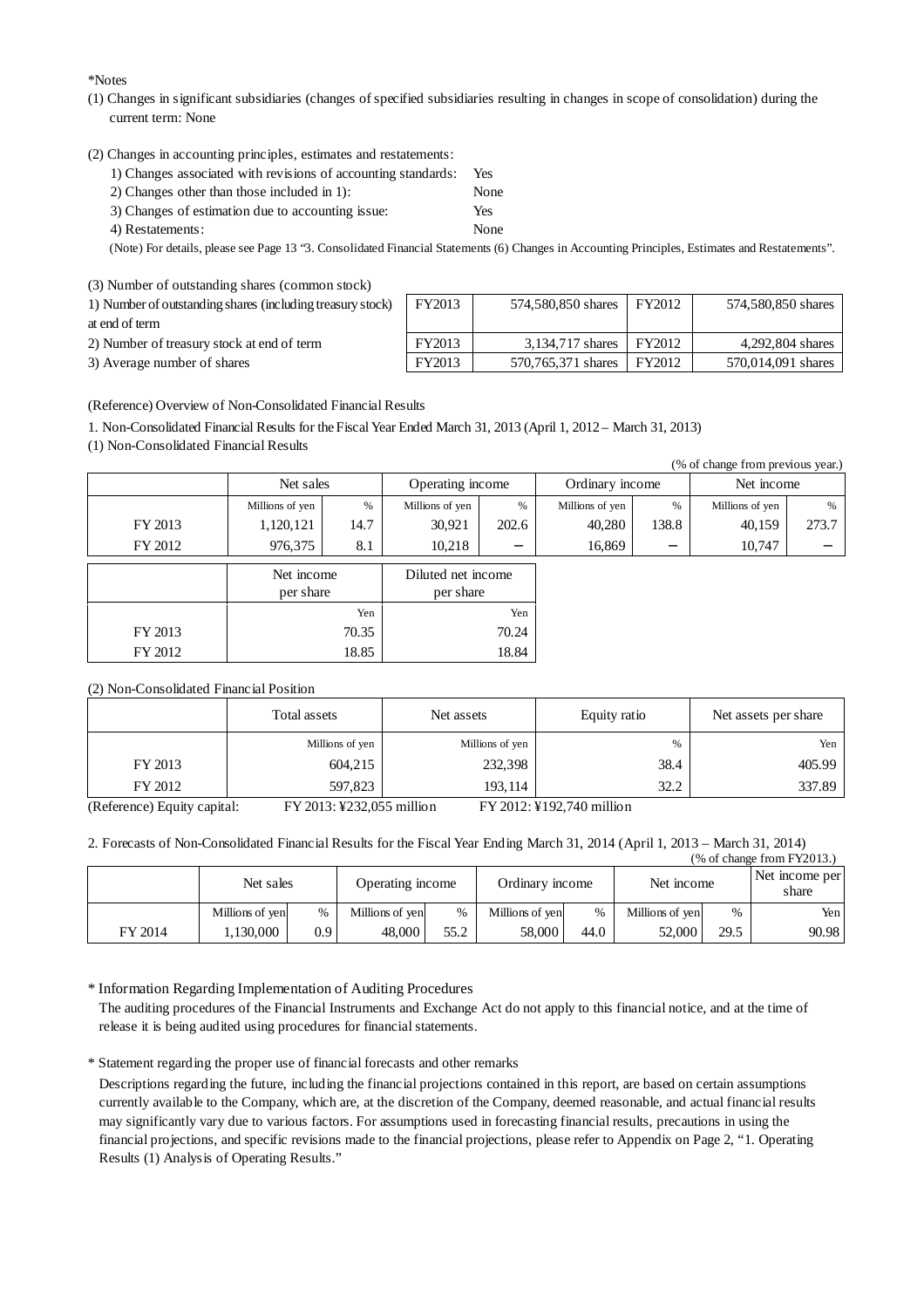## Appendix

## Table of contents of the appendix

| (Segment Information)           |  |
|---------------------------------|--|
| (Per Share Information)         |  |
| (Significant Subsequent Events) |  |
|                                 |  |
|                                 |  |
|                                 |  |
|                                 |  |
|                                 |  |
|                                 |  |
|                                 |  |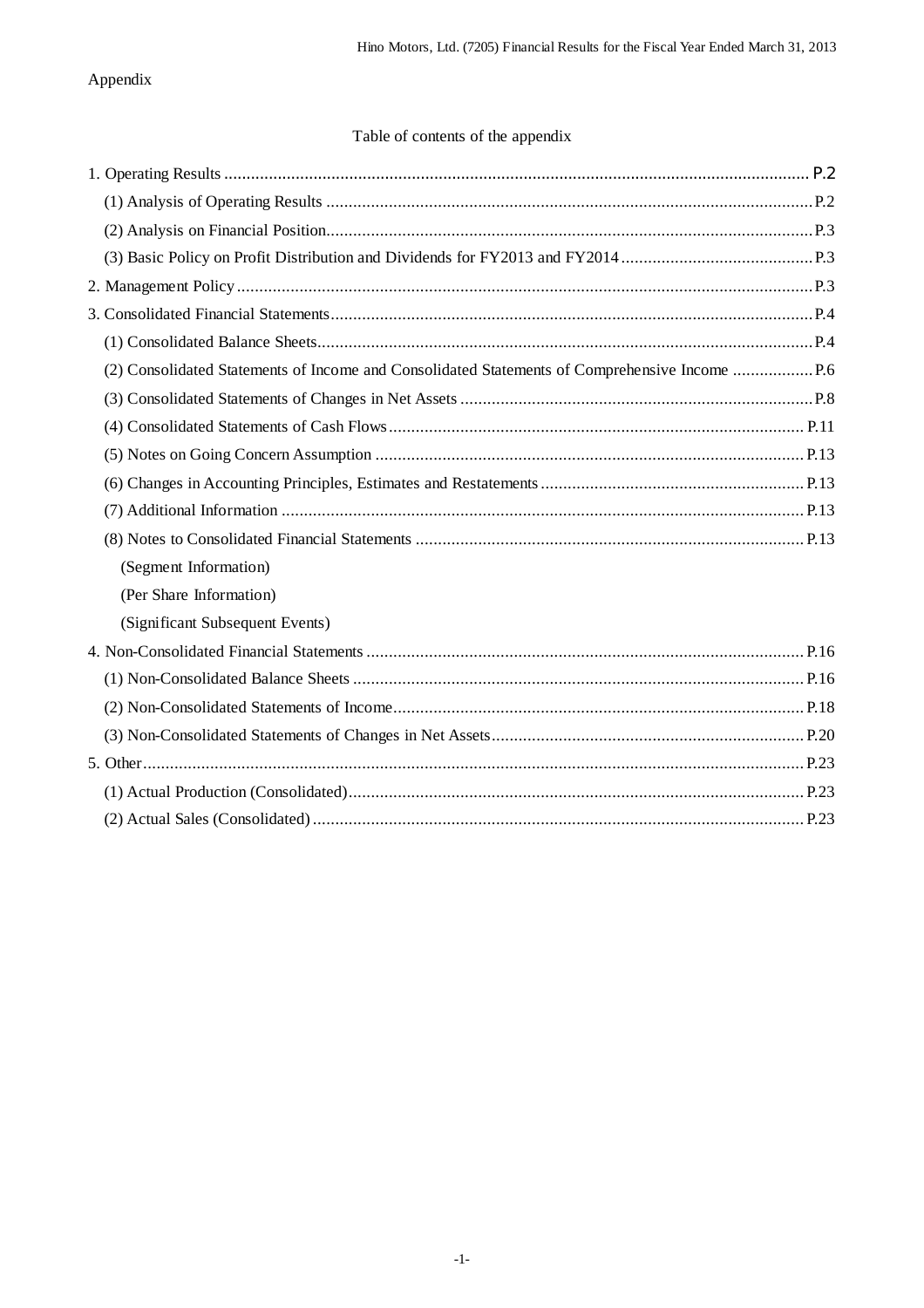### **1. Operating Results**

#### **(1) Analysis of Operating Results**

#### **1) Operating Results for the Fiscal Year Ended March 31, 2013**

As for the Japanese domestic truck market in this consolidated fiscal year, the total demand for heavy- and medium-duty trucks increased to 68.5 thousand units by 9.2 thousand units (15.5%), and the total demand for light-duty trucks increased to 75.6 thousand units by 10.3 thousand units (15.8%), due to reconstruction demand and the eco-car tax reduction/subsidy measure, etc. Our share in the market of heavy- and medium-duty trucks for this consolidated fiscal year was 36.1%, hitting a record high, and we achieved the largest number of registered trucks for 40 consecutive years, as a result of sales activities implemented in a concerted effort by a group from customer's standpoint. Our share in the light-duty truck market reached 21.7%, hitting a record high, as a result of active sales promotion of new "Hino Dutro" which was released last year. As for Japanese domestic sales volume, the total sales volume of heavy-, medium-, light-duty trucks and buses increased to 44.0 thousand units by 6.7 thousand units (17.9%) from the previous fiscal year.

As for overseas markets, due to the favorable sales in Asian countries such as Indonesia and Thailand, and also the popularity of the small model "Hino 300 Series" which was released last year, the sales volume of trucks and buses outside Japan for this consolidated fiscal year increased to 108.1 thousand units, hitting a record high, by 17.9 thousand units (19.8%) from the previous fiscal year.

As a result of the above, total unit sales of Hino Brand trucks and buses increased to 152.1 thousand units, hitting a record high, by 24.6 thousand units (19.3%) from the previous fiscal year.

As for the volume of sales to Toyota Motor Corporation, mainly the sales of "Land Cruiser Prado" increased due primarily to the recovery from Great East Japan Earthquake and the flood in Thailand, total sales volume increased to 185.8 thousand units by 32.5 thousand units (21.2%) from the previous fiscal year.

As a result of the above, net sales were ¥1,541,357 million, which is an increase of ¥226,769 million (17.3%) as compared to the previous fiscal year. As for profits, our business was affected by increased costs due to structural reforms and an increase in the number of units produced and sold, and also the strong yen in exchange rates, but sales increased, and also profitability improved and cost was reduced as was the case last year. Consequently, consolidated operating income increased to ¥65,118 million which is an increase of ¥27,590 million (73.5%) as compared to the previous fiscal year. Ordinary income increased to ¥66,922 million which is an increase of ¥32,345 million (93.5%) as compared to the previous fiscal year. Net income increased to ¥47,685 million which is an increase of ¥31,381 million as compared to the previous fiscal year. Moreover, net sales and all profits achieved record highs.

#### **2) Forecasts for the Fiscal Year Ending March 31, 2014**

The demand in the truck and bus market in Japan is estimated to be healthy, and we expect that the demand in the overseas truck and bus market as a whole will grow steadily mainly in emerging countries in Asia, although the pace of growth is expected to slow down.

Furthermore, profitability is expected to drop due to higher costs of crude oil and materials from weak yen trend in exchange rates. However, we intend to make an effort to increase profitability and implement cost improvement activities.

Therefore, the earnings forecast for the next term is as follows:

| (Consolidated Earnings Forecast for the Full Fiscal Year) |  |
|-----------------------------------------------------------|--|
|                                                           |  |
|                                                           |  |
|                                                           |  |
|                                                           |  |
|                                                           |  |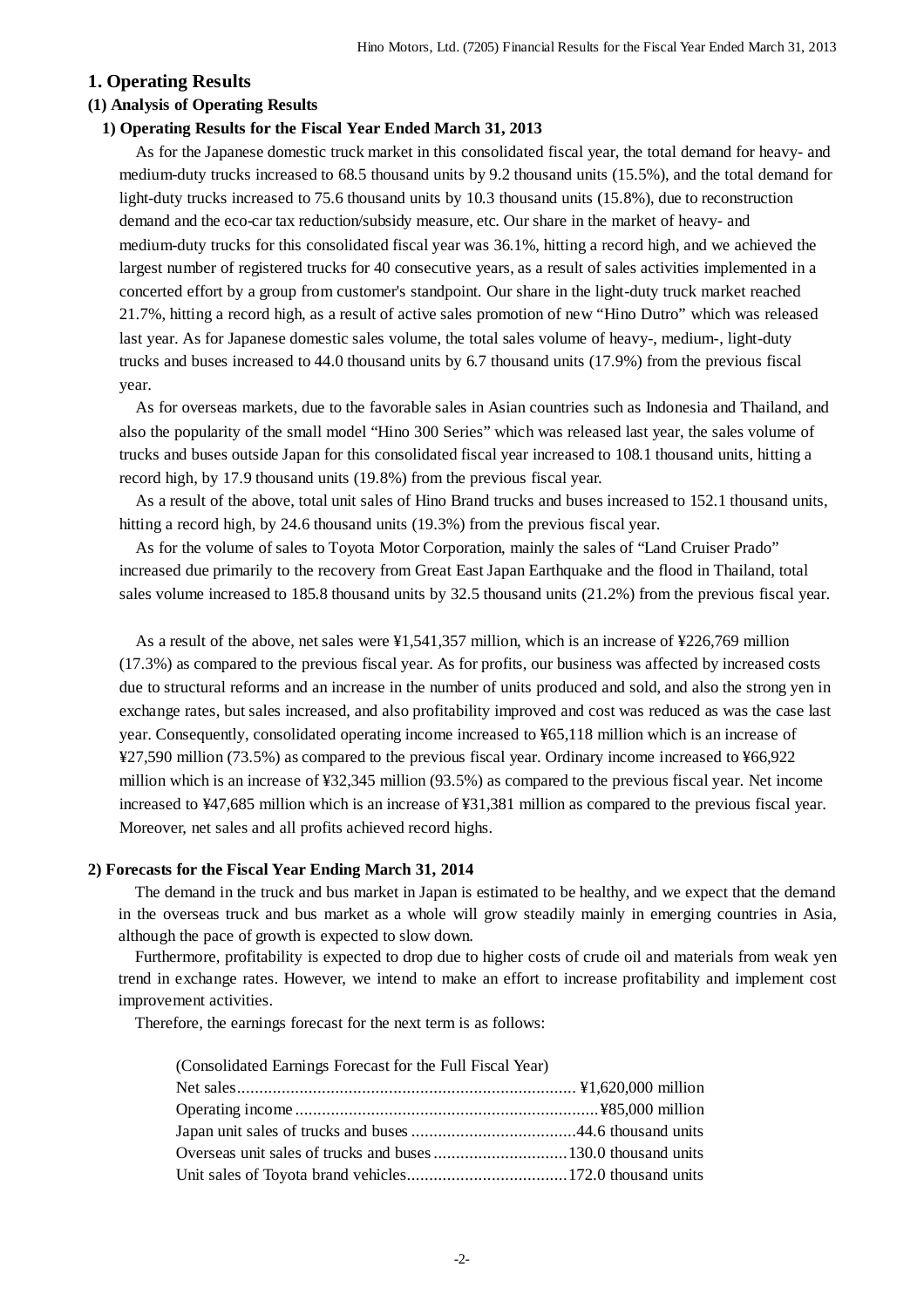\* The above forecasts are created based on the information available to the company and on certain assumptions deemed reasonable, and are not guaranteed to be achieved.

#### **(2) Analysis on Financial Position**

#### **1) Assets, Liabilities and Net Assets**

Total assets as of the end of this fiscal year increased to ¥903,427 million by ¥58,419 million compared to the end of the previous fiscal year. This is mainly due to the inventories increased by ¥25,350 million, tangible fixed assets increased by ¥13,030 million due to capital investments focused on production capacity increase, construction of new factories in Japan, and production facilities at overseas affiliates, and investment securities increased by ¥13,783 million following the rise in stock prices.

Liabilities decreased to ¥604,495 million by ¥5,581 million compared to the end of the previous fiscal year. This is mainly because trade notes and accounts payable decreased by ¥7,459 million as production volume at the end of term decreased from the end of the previous year. Net assets increased to ¥298,932 million by ¥64,000 million compared to the end of the previous fiscal year. This is mainly because ¥47,685 million was posted as net income, valuation difference on available-for-sale securities increased by ¥7,246 million, and foreign currency translation adjustment increased by ¥7,527 million.

### **2) Cash Flows**

Cash flows for this fiscal year increased by ¥25 million from the end of the previous fiscal year, with cash and cash equivalents at the end of year of ¥25,545 million.

Cash flows from operating activities increased by ¥96,930 million. This was mainly due to posting income before income taxes and minority interests of ¥66,102 million and depreciation and amortization of ¥47,282 million, despite a ¥19,797 million decrease in notes and accounts payable-trade.

Cash flows from investing activities decreased by ¥54,531 million. This was mainly due to the

expenditure of ¥49,972 million on the acquisition of tangible fixed assets focusing on production facilities.

Cash flows from financing activities decreased by ¥43,642 million. This was mainly due to interest-bearing debt decreased by ¥35,696 million and dividends paid of ¥7,417 million.

#### **(3) Basic Policy on Profit Distribution and Dividends for FY2013 and FY2014**

Our company has basic policies to reinforce its financial strength and provide improved distribution of outcomes by taking into account relevant factors such as business performance, new investments and the consolidated dividend payout ratio of each year.

Based on the above basic policy, and considering the business environments surrounding our company, our company plans to pay the year-end dividend of ¥15 per share. Adding the midterm dividend of ¥8 per share, our company plans to pay the annual dividend of ¥23 per share (increasing ¥15 from the previous term). This will be discussed at the annual meeting of shareholders on June 21, 2013.

For the next term, our company plans to pay the annual dividend of ¥30 per share, including the midterm dividend of ¥15 per share and the year-end dividend of ¥15 per share.

### **2. Management Policy**

There are no significant changes from the Financial Results for the Fiscal Year Ended March 31, 2012 (announced April 26, 2012); therefore this section will be omitted.

The Financial Results for the Fiscal Year Ended March 31, 2012 can be found at the below websites. (Corporate website)

http://www.hino.co.jp

(Tokyo Stock Exchange [Listed Company search page]) http://www.tse.or.jp/listing/compsearch/index.html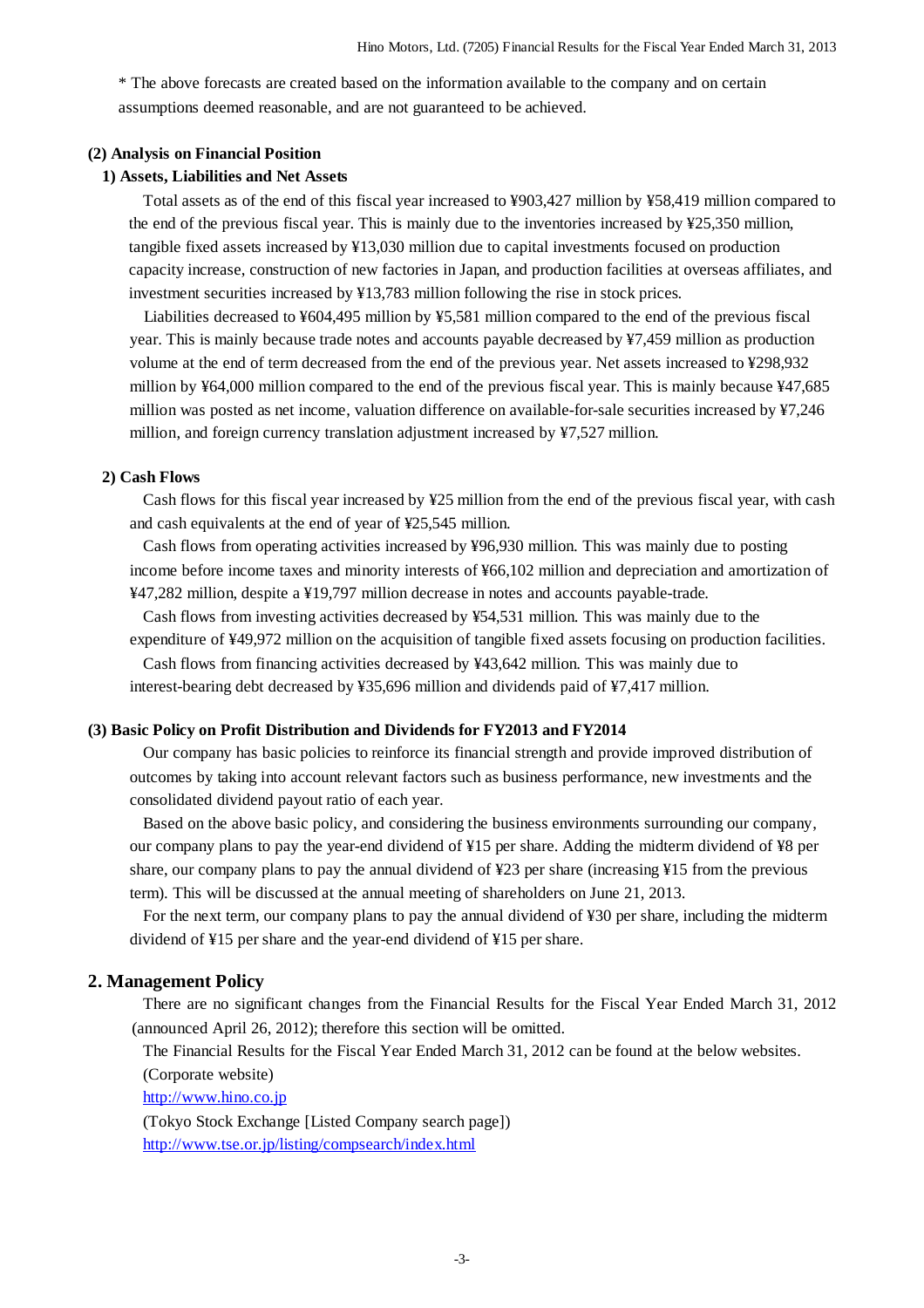# **3. Consolidated Financial Statements**

## **(1) Consolidated Balance Sheets**

|                                              |                        | (Millions of yen)      |
|----------------------------------------------|------------------------|------------------------|
|                                              | FY 2012                | FY 2013                |
|                                              | (As of March 31, 2012) | (As of March 31, 2013) |
| Assets                                       |                        |                        |
| Current assets                               |                        |                        |
| Cash and deposits                            | 25,850                 | 27,143                 |
| Trade notes and accounts receivable          | 268,511                | 274,680                |
| Merchandise and finished goods               | 66,059                 | 85,627                 |
| Work in progress                             | 27,196                 | 23,897                 |
| Raw materials and supplies                   | 28,929                 | 38,011                 |
| Deferred tax assets                          | 17,663                 | 22,304                 |
| <b>Others</b>                                | 23,697                 | 24,020                 |
| Allowance for doubtful accounts              | (3,236)                | (3,503)                |
| Total current assets                         | 454,672                | 492,180                |
| <b>Fixed assets</b>                          |                        |                        |
| Tangible fixed assets                        |                        |                        |
| Buildings and structures (net)               | 86,207                 | 90,323                 |
| Machinery and transportation equipment (net) | 74,137                 | 78,342                 |
| Tools, furniture and fixtures (net)          | 12,229                 | 10,970                 |
| Land                                         | 92,317                 | 96,540                 |
| Lease assets (net)                           | 8,473                  | 8,011                  |
| Construction in progress                     | 13,951                 | 16,582                 |
| Assets for rent (net)                        | 505                    | 81                     |
| Total tangible fixed assets                  | 287,821                | 300,852                |
| Intangible fixed assets                      |                        |                        |
| Software                                     | 16,285                 | 15,630                 |
| Lease assets                                 | 29                     | 11                     |
| Others                                       | 704                    | 846                    |
| Total intangible fixed assets                | 17,019                 | 16,488                 |
| Investments and other assets                 |                        |                        |
| Investment securities                        | 72,706                 | 86,489                 |
| Deferred tax assets                          | 2,985                  | 2,676                  |
| Others                                       | 14,145                 | 8,924                  |
| Allowance for doubtful accounts              | (4, 341)               | (4, 184)               |
| Total investments and other assets           | 85,494                 | 93,906                 |
| Total fixed assets                           | 390,336                | 411,246                |
| <b>Total assets</b>                          | 845,008                | 903,427                |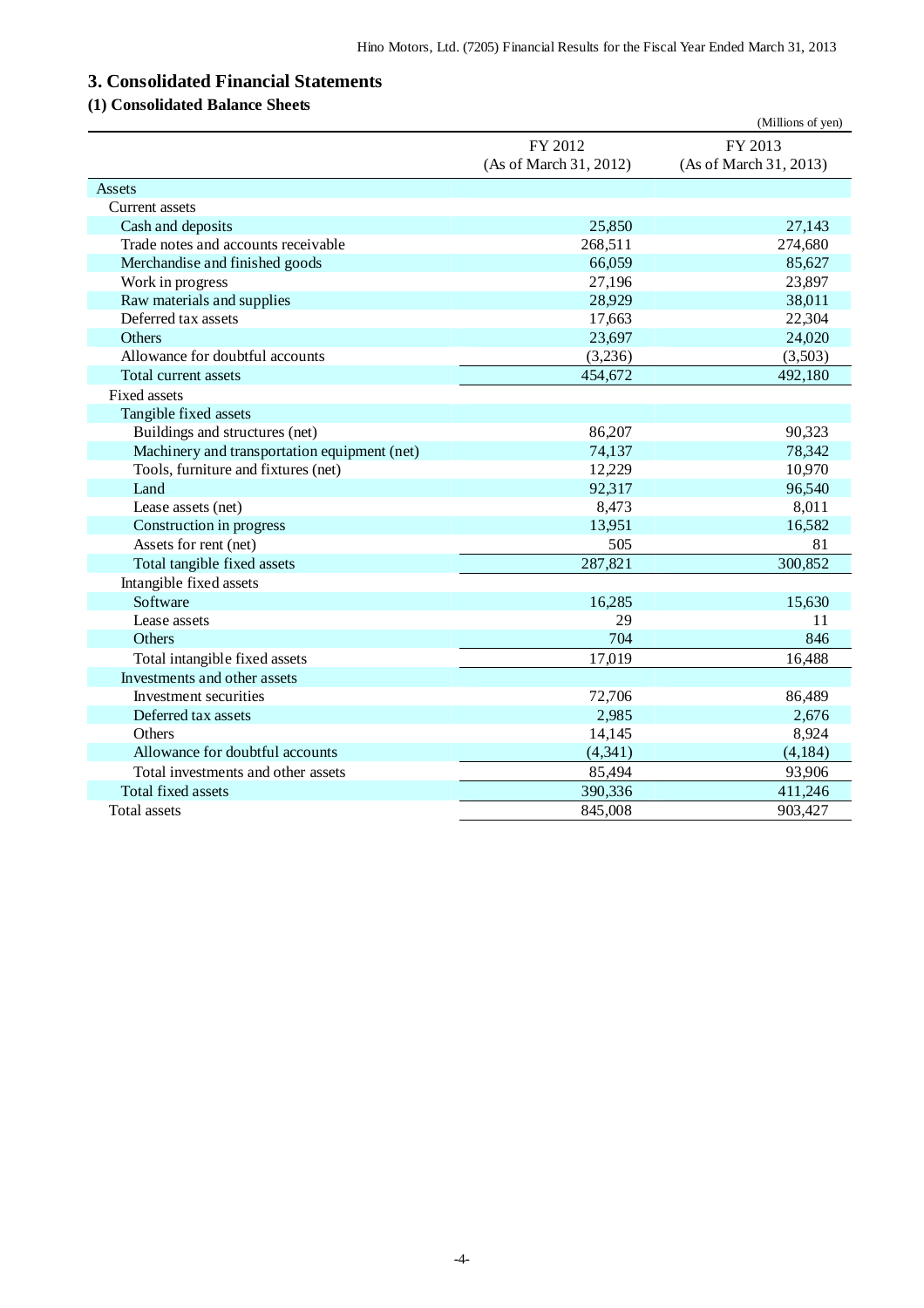|                                                       |                        | (Millions of yen)      |
|-------------------------------------------------------|------------------------|------------------------|
|                                                       | FY 2012                | FY 2013                |
|                                                       | (As of March 31, 2012) | (As of March 31, 2013) |
| Liabilities                                           |                        |                        |
| <b>Current liabilities</b>                            |                        |                        |
| Trade notes and accounts payable                      | 237,347                | 229,887                |
| Short-term loans payable                              | 76,580                 | 121,772                |
| Commercial papers                                     | 33,000                 |                        |
| Current portion of long-term loans payable            | 42,611                 | 21,254                 |
| Lease liabilities                                     | 1,501                  | 1,142                  |
| Accounts payable-other                                | 16,725                 | 17,064                 |
| Income taxes payable                                  | 4,459                  | 7,473                  |
| Provision for bonuses                                 | 4,054                  | 4,383                  |
| Provision for directors' bonuses                      | 516                    | 762                    |
| Warranty allowance                                    | 14,110                 | 25,161                 |
| Others                                                | 46,686                 | 52,620                 |
| Total current liabilities                             | 477,592                | 481,523                |
| Long-term liabilities                                 |                        |                        |
| Long-term loans payable                               | 39,063                 | 24,354                 |
| Lease liabilities                                     | 15,158                 | 16,742                 |
| Deferred tax liabilities                              | 15,170                 | 20,135                 |
| Deferred tax liabilities for land revaluation         | 3,242                  | 3,217                  |
| Provision for retirement benefits                     | 52,724                 | 53,060                 |
| Provision for directors' benefits                     | 1,786                  | 1,689                  |
| Asset retirement obligations                          | 1,199                  | 1,206                  |
| <b>Others</b>                                         | 4,136                  | 2,564                  |
| Total long-term liabilities                           | 132,483                | 122,972                |
| <b>Total liabilities</b>                              | 610,076                | 604,495                |
| Net assets                                            |                        |                        |
| Shareholders' equity                                  |                        |                        |
| Common stock                                          | 72,717                 | 72,717                 |
| Additional paid-in capital                            | 64,361                 | 64,557                 |
| Retained earnings                                     | 66,472                 | 106,786                |
| Treasury stock                                        | (1,520)                | (1,118)                |
| Total shareholders' equity                            | 202,031                | 242,943                |
| Accumulated other comprehensive income                |                        |                        |
| Valuation difference on available-for-sale securities | 18,508                 | 25,755                 |
| Deferred gains or losses on hedges                    | (191)                  | (158)                  |
| Revaluation reserve for land                          | 1,973                  | 1,927                  |
| Foreign currency translation adjustment               | (13,248)               | (5,721)                |
| Total accumulated other comprehensive income          | 7,041                  | 21,802                 |
| Subscription rights to shares                         | 373                    | 342                    |
| Minority interests                                    | 25,485                 | 33,843                 |
| Total net assets                                      | 234,931                | 298,932                |
| Total liabilities and net assets                      | 845,008                | 903,427                |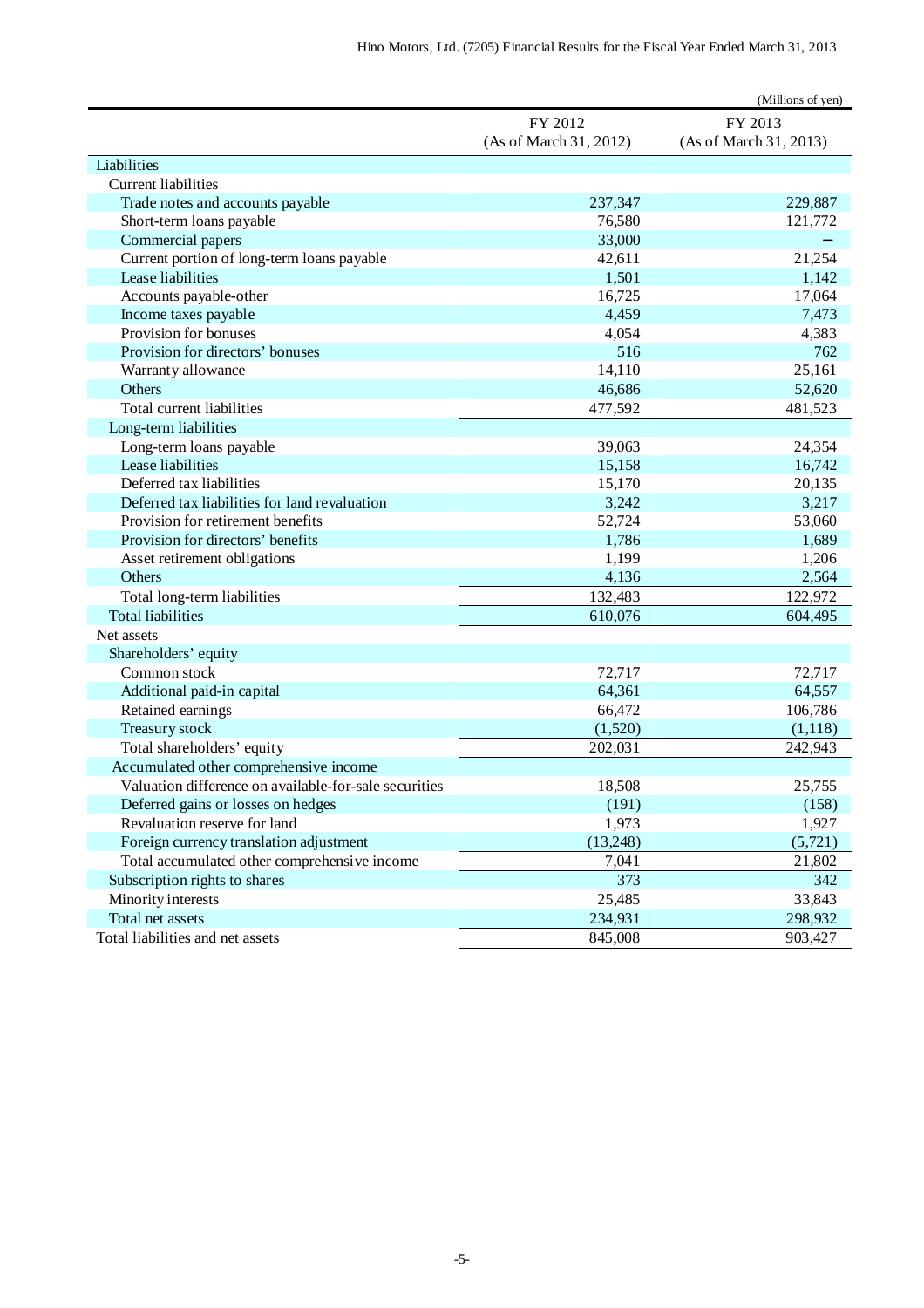## **(2) Consolidated Statements of Income and Consolidated Statements of Comprehensive Income**

[Consolidated Statements of Income]

|                                                    |                     | (Millions of yen)   |
|----------------------------------------------------|---------------------|---------------------|
|                                                    | FY 2012             | FY 2013             |
|                                                    | (From April 1, 2011 | (From April 1, 2012 |
|                                                    | to March 31, 2012)  | to March 31, 2013)  |
| Net sales                                          | 1,314,588           | 1,541,357           |
| Cost of sales                                      | 1,136,424           | 1,314,038           |
| Gross profit on sales                              | 178,163             | 227,318             |
| Selling, general and administrative expenses       |                     |                     |
| Sales commission                                   | 9,986               | 14,415              |
| Haulage and warehousing expenses                   | 9,710               | 10,781              |
| Provision for product warranties                   | 14,110              | 25,161              |
| Advertising expenses                               | 4,456               | 4,484               |
| Salary and benefits                                | 36,379              | 38,489              |
| Provision for bonuses                              | 1,972               | 2,138               |
| Provision for directors' bonuses                   | 516                 | 762                 |
| Provision for retirement benefits                  | 2,899               | 2,685               |
| Provision for directors' retirement benefits       | 453                 | 439                 |
| Rent expenses                                      | 4,917               | 5,592               |
| Provision of allowance for doubtful accounts       | 672                 | 750                 |
| Others                                             | 54,561              | 56,498              |
| Total selling, general and administrative expenses | 140,635             | 162,200             |
| Operating income                                   | 37,527              | 65,118              |
| Non-operating income                               |                     |                     |
| Interest income                                    | 1,020               | 931                 |
| Dividends income                                   | 1,445               | 1,670               |
| Rent income                                        | 406                 | 464                 |
| Foreign exchange gains                             |                     | 964                 |
| Equity in earnings of affiliates                   |                     | 377                 |
| Miscellaneous income                               | 2,187               | 3,195               |
| Total non-operating income                         | 5,059               | 7,603               |
| Non-operating expenses                             |                     |                     |
| Interest expenses                                  | 3,550               | 3,577               |
| Loss on foreign exchange                           | 1,906               |                     |
| Equity in losses of affiliates                     | 1,489               |                     |
| Miscellaneous expenses                             | 1,062               | 2,221               |
| Total non-operating expenses                       | 8,008               | 5,798               |
| Ordinary income                                    | 34,577              | 66,922              |
| Extraordinary income                               |                     |                     |
| Gain on sales of fixed assets                      | 4,244               | 218                 |
| Gain on sales of investment securities             | 249                 | 742                 |
| Others                                             | 410                 | 71                  |
| Total extraordinary income                         | 4,904               | 1,032               |
| <b>Extraordinary</b> loss                          |                     |                     |
| Loss on sales or disposition of fixed assets       | 1,471               | 619                 |
| <b>Impairment</b> loss                             | 624                 | 678                 |
| Loss on disaster                                   | 6,100               |                     |
| Provision for retirement benefits                  | 8,755               |                     |
| Others                                             | 4,243               | 554                 |
| Total extraordinary loss                           | 21,195              | 1,852               |
| Income before income taxes and minority interests  | 18,286              | 66,102              |
| Income taxes-current                               | 10,551              | 14,550              |
| Income taxes-deferred                              | (13,235)            | (2, 324)            |
| Total income taxes                                 | (2,684)             | 12,225              |
| Income before minority interests                   | 20,971              | 53,877              |
|                                                    |                     |                     |
| Minority interests income                          | 4,667               | 6,191               |
| Net income                                         | 16,303              | 47,685              |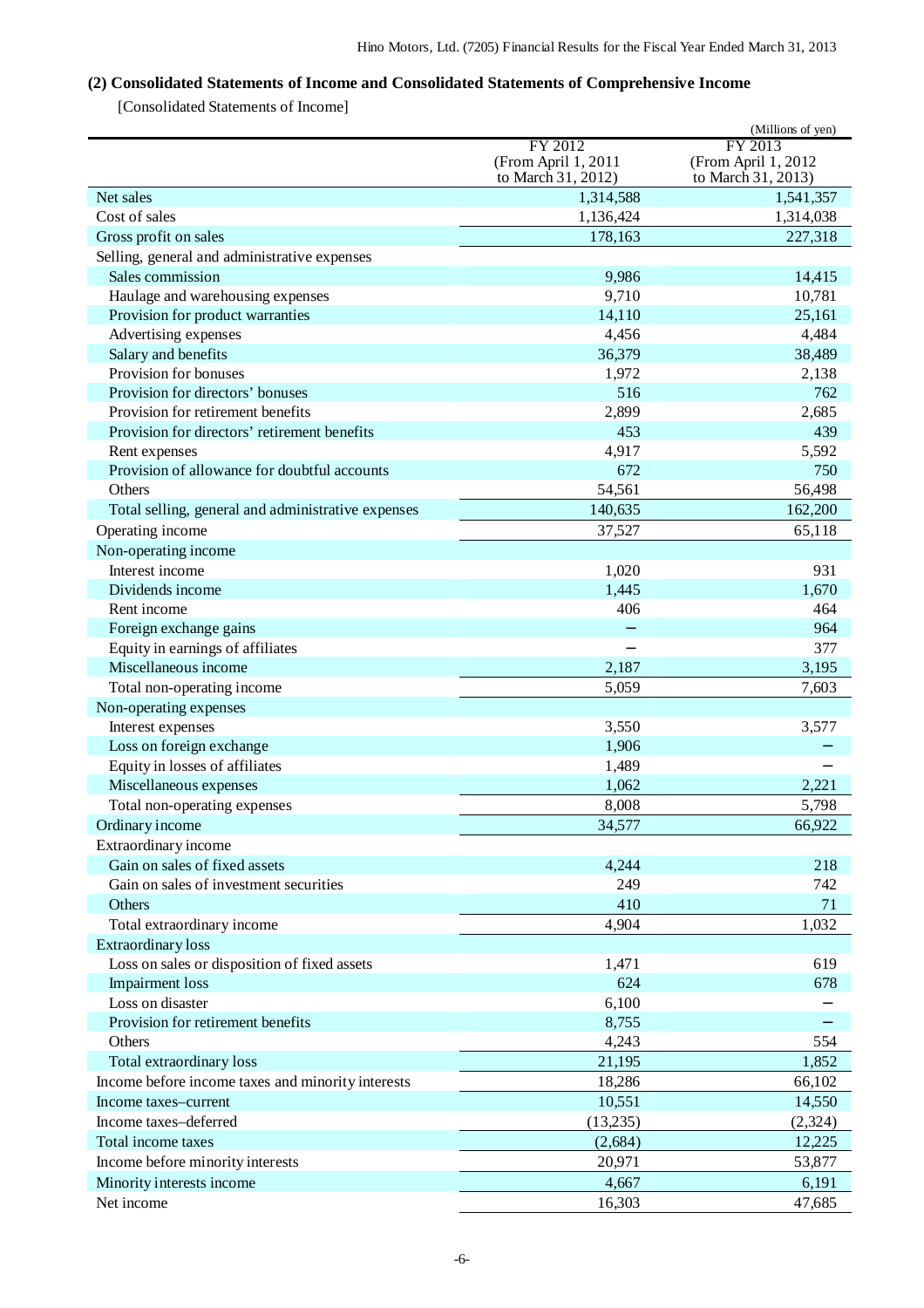[Consolidated Statements of Comprehensive Income]

| consolidated blatements of comprehensive income                                        |                                                      | (Millions of yen)                                     |
|----------------------------------------------------------------------------------------|------------------------------------------------------|-------------------------------------------------------|
|                                                                                        | FY 2012<br>(From April 1, 2011<br>to March 31, 2012) | FY 2013<br>(From April 1, 2012)<br>to March 31, 2013) |
| Income before minority interests                                                       | 20,971                                               | 53,877                                                |
| Other comprehensive income                                                             |                                                      |                                                       |
| Valuation difference on available - for - sale<br>securities                           | 4,932                                                | 6,767                                                 |
| Deferred gains or losses on hedges                                                     | (152)                                                | 33                                                    |
| Revaluation reserve for land                                                           | 474                                                  |                                                       |
| Foreign currency translation adjustment                                                | (1,860)                                              | 9,853                                                 |
| Share of other comprehensive income of associates<br>accounted for using equity method | 236                                                  | 1,108                                                 |
| Total other comprehensive income                                                       | 3,630                                                | 17,763                                                |
| Comprehensive income                                                                   | 24,602                                               | 71,640                                                |
| (Comprehensive income attributable to)                                                 |                                                      |                                                       |
| Comprehensive income attributable to owners of the<br>parent                           | 20,409                                               | 62,493                                                |
| Comprehensive income attributable to minority<br>interests                             | 4,193                                                | 9,147                                                 |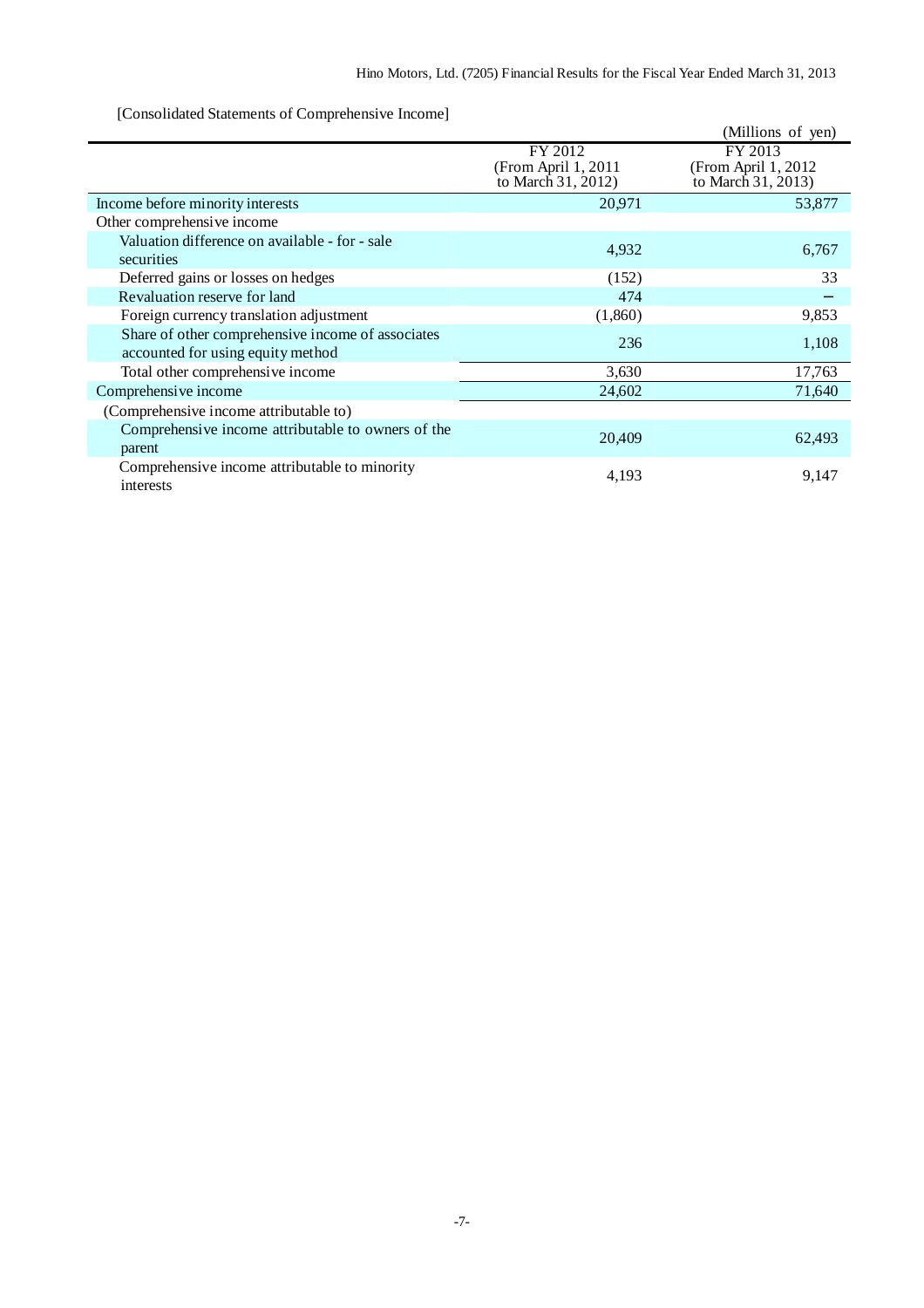## **(3) Consolidated Statements of Changes in Net Assets**

|                                                 |                     | (Millions of yen)                          |
|-------------------------------------------------|---------------------|--------------------------------------------|
|                                                 | FY 2012             | FY 2013                                    |
|                                                 | (From April 1, 2011 | (From April 1, 2012)<br>to March 31, 2013) |
|                                                 | to March 31, 2012)  |                                            |
| Shareholders' equity                            |                     |                                            |
| Common stock                                    |                     |                                            |
| Balance at the beginning of current year        | 72,717              | 72,717                                     |
| Change in items for the year                    |                     |                                            |
| Total change in items for the year              |                     |                                            |
| Balance at the end of current year              | 72,717              | 72,717                                     |
| Additional paid-in capital                      |                     |                                            |
| Balance at the beginning of current year        | 64,327              | 64,361                                     |
| Change in items for the year                    |                     |                                            |
| Disposal of treasury stock                      | 33                  | 210                                        |
| Decrease due to decrease in affiliates          |                     | (14)                                       |
| Total changes in items for the year             | 33                  | 196                                        |
| Balance at the end of current year              | 64,361              | 64,557                                     |
| Retained earnings                               |                     |                                            |
| Balance at the beginning of current year        | 53,589              | 66,472                                     |
| Change in items for the year                    |                     |                                            |
| Cash dividends                                  | (3,420)             | (7, 417)                                   |
| Net income                                      | 16,303              | 47,685                                     |
| Reversal of revaluation reserve for land        |                     | 46                                         |
| Total change in items for the year              | 12,883              | 40,314                                     |
| Balance at the end of current year              | 66,472              | 106,786                                    |
| Treasury stock                                  |                     |                                            |
| Balance at the beginning of current year        | (1,658)             | (1,520)                                    |
| Change in items for the year                    |                     |                                            |
| Acquisition of treasury stock                   | (5)                 | (23)                                       |
| Disposal of treasury stock                      | 143                 | 425                                        |
| Change in equity in affiliates accounted for by |                     |                                            |
| equity method-treasury stock                    | (0)                 |                                            |
| Total change in items for the year              | 137                 | 401                                        |
| Balance at the end of current year              | (1,520)             | (1,118)                                    |
| Total shareholders' equity                      |                     |                                            |
| Balance at the beginning of current year        | 188,975             | 202,031                                    |
| Change in items for the year                    |                     |                                            |
| Cash dividends                                  | (3,420)             | (7, 417)                                   |
| Net income                                      | 16,303              | 47,685                                     |
| Acquisition of treasury stock                   | (5)                 | (23)                                       |
| Disposal of treasury stock                      | 177                 | 636                                        |
| Change in equity in affiliates accounted for by |                     |                                            |
| equity method-treasury stock                    | (0)                 |                                            |
| Change of scope of equity method                |                     | (14)                                       |
| Reversal of revaluation reserve for land        |                     | 46                                         |
|                                                 |                     | 40,912                                     |
| Total change in items for the year              | 13,055              |                                            |
| Balance at the end of current year              | 202,031             | 242,943                                    |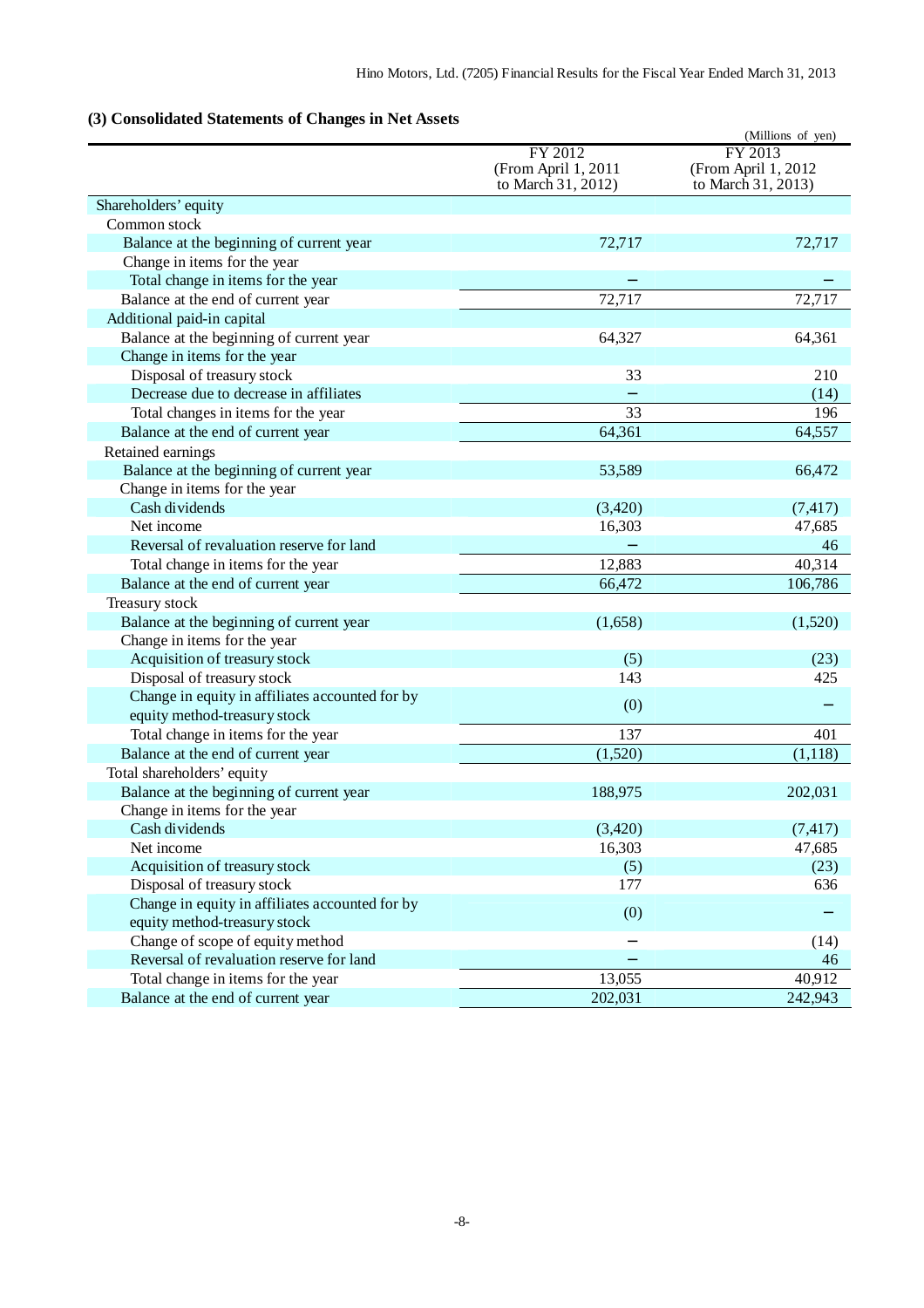|                                                         |                                                      | (Millions of yen)                                    |
|---------------------------------------------------------|------------------------------------------------------|------------------------------------------------------|
|                                                         | FY 2012<br>(From April 1, 2011<br>to March 31, 2012) | FY 2013<br>(From April 1, 2012<br>to March 31, 2013) |
| Accumulated other comprehensive income                  |                                                      |                                                      |
| Valuation difference on available-for-sale securities   |                                                      |                                                      |
| Balance at the beginning of current year                | 13,363                                               | 18,508                                               |
| Change in items for the year                            |                                                      |                                                      |
| Net changes of items other than shareholders'           | 5,145                                                | 7,246                                                |
| equity                                                  |                                                      |                                                      |
| Total change in items for the year                      | 5,145                                                | 7,246                                                |
| Balance at the end of current year                      | 18,508                                               | 25,755                                               |
| Deferred gains or losses on hedges                      |                                                      |                                                      |
| Balance at the beginning of current year                | (40)                                                 | (191)                                                |
| Change in items for the year                            |                                                      |                                                      |
| Net changes of items other than shareholders'           | (151)                                                | 33                                                   |
| equity                                                  |                                                      |                                                      |
| Total change in items for the year                      | (151)                                                | 33                                                   |
| Balance at the end of current year                      | (191)                                                | (158)                                                |
| Revaluation reserve for land                            |                                                      |                                                      |
| Balance at the beginning of current year                | 1,560                                                | 1,973                                                |
| Change in items for the year                            |                                                      |                                                      |
| Net changes of items other than shareholders'<br>equity | 412                                                  | (46)                                                 |
| Total change in items for the year                      | 412                                                  | (46)                                                 |
| Balance at the end of current year                      | 1,973                                                | 1,927                                                |
| Foreign currency translation adjustment                 |                                                      |                                                      |
| Balance at the beginning of current year                | (11, 947)                                            | (13,248)                                             |
| Change in items for the year                            |                                                      |                                                      |
| Net changes of items other than shareholders'<br>equity | (1,301)                                              | 7,527                                                |
| Total change in items for the year                      | (1,301)                                              | 7,527                                                |
| Balance at the end of current year                      | (13,248)                                             | (5,721)                                              |
| Total accumulated other comprehensive income            |                                                      |                                                      |
| Balance at the beginning of current year                | 2,936                                                | 7,041                                                |
| Change in items for the year                            |                                                      |                                                      |
| Net changes of items other than shareholders'           |                                                      |                                                      |
| equity                                                  | 4,105                                                | 14,761                                               |
| Total change in items for the year                      | 4,105                                                | 14,761                                               |
| Balance at the end of current year                      | 7,041                                                | 21,802                                               |
| Subscription rights to shares                           |                                                      |                                                      |
| Balance at the beginning of current year                | 276                                                  | 373                                                  |
| Change in items for the year                            |                                                      |                                                      |
| Net changes of items other than shareholders'           | 96                                                   | (30)                                                 |
| equity                                                  |                                                      |                                                      |
| Total change in items for the year                      | 96                                                   | (30)                                                 |
| Balance at the end of current year                      | 373                                                  | 342                                                  |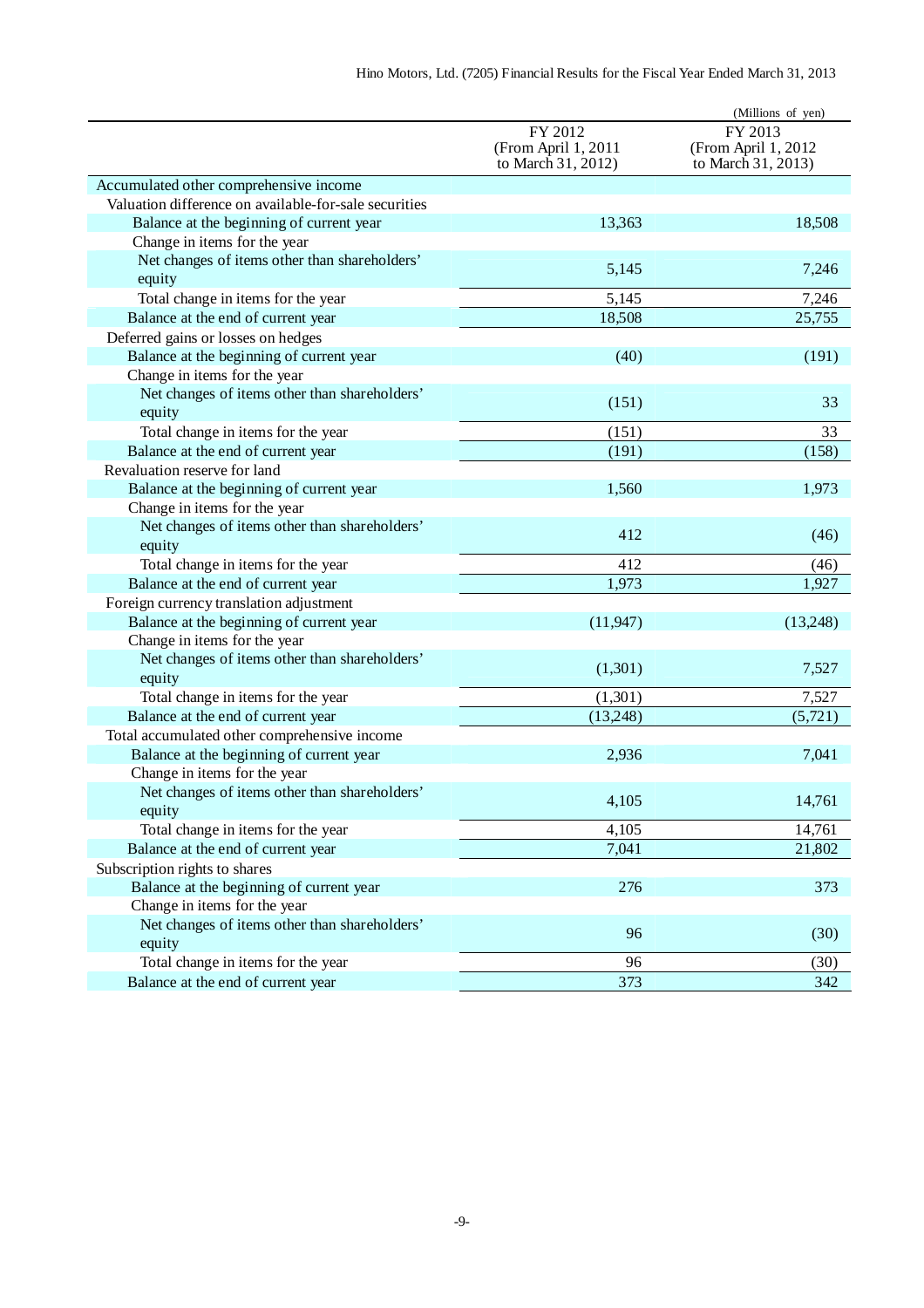|                                                                                 |                                                      | (Millions of yen)                                     |
|---------------------------------------------------------------------------------|------------------------------------------------------|-------------------------------------------------------|
|                                                                                 | FY 2012<br>(From April 1, 2011<br>to March 31, 2012) | FY 2013<br>(From April 1, 2012)<br>to March 31, 2013) |
| Minority interests                                                              |                                                      |                                                       |
| Balance at the beginning of current year                                        | 24,249                                               | 25,485                                                |
| Change in items for the year                                                    |                                                      |                                                       |
| Net changes of items other than shareholders'<br>equity                         | 1,235                                                | 8,357                                                 |
| Total change in items for the year                                              | 1,235                                                | 8,357                                                 |
| Balance at the end of current year                                              | 25,485                                               | 33,843                                                |
| Total net assets                                                                |                                                      |                                                       |
| Balance at the beginning of current year                                        | 216,438                                              | 234,931                                               |
| Change in items for the year                                                    |                                                      |                                                       |
| Cash dividends                                                                  | (3,420)                                              | (7, 417)                                              |
| Net income                                                                      | 16,303                                               | 47,685                                                |
| Acquisition of treasury stock                                                   | (5)                                                  | (23)                                                  |
| Disposal of treasury stock                                                      | 177                                                  | 636                                                   |
| Change in equity in affiliates accounted for by<br>equity method-treasury stock | (0)                                                  |                                                       |
| Decrease due to decrease in affiliates                                          |                                                      | (14)                                                  |
| Reversal of revaluation reserve for land                                        |                                                      | 46                                                    |
| Net changes of items other than shareholders'<br>equity                         | 5,437                                                | 23,088                                                |
| Total change in items for the year                                              | 18,492                                               | 64,000                                                |
| Balance at the end of current year                                              | 234,931                                              | 298,932                                               |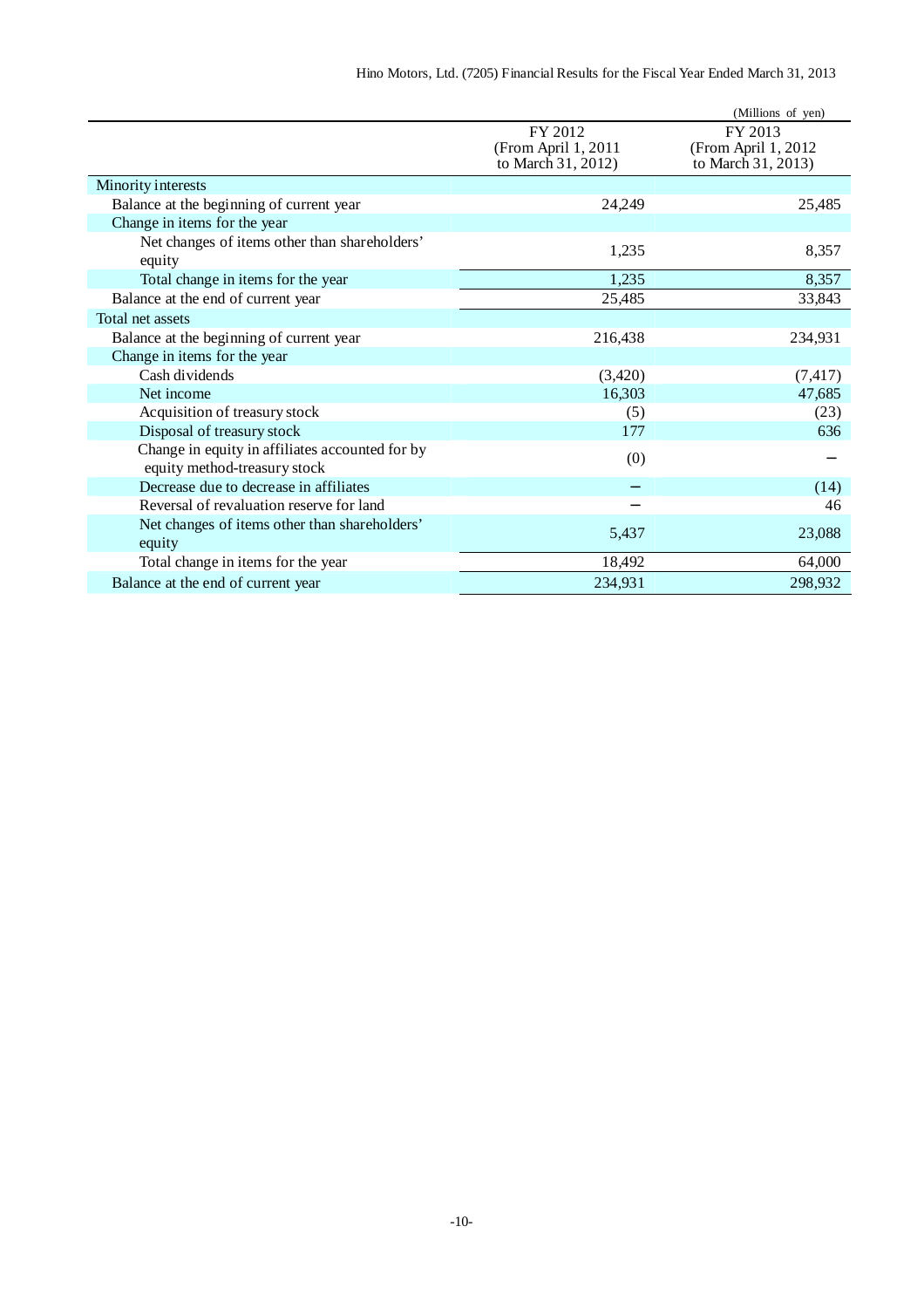## **(4) Consolidated Statements of Cash Flows**

| consonuancu biancinenus or cash r no                                                     |                                                      | (Millions of yen)                                    |
|------------------------------------------------------------------------------------------|------------------------------------------------------|------------------------------------------------------|
|                                                                                          | FY 2012<br>(From April 1, 2011<br>to March 31, 2012) | FY 2013<br>(From April 1, 2012<br>to March 31, 2013) |
| Net cash provided by (used in) operating activities                                      |                                                      |                                                      |
| Income before income taxes and minority interests                                        | 18,286                                               | 66,102                                               |
| Depreciation and amortization                                                            | 50,082                                               | 47,282                                               |
| Impairment loss                                                                          | 624                                                  | 678                                                  |
| Increase (decrease) in allowance for doubtful                                            | (342)                                                | (40)                                                 |
| Increase (decrease) in provision for product                                             | 1,658                                                | 11,051                                               |
| warranties                                                                               |                                                      |                                                      |
| Increase (decrease) in provision for retirement<br>benefits                              | 9,744                                                | 125                                                  |
| Interest and dividends income                                                            | (2,465)                                              | (2,602)                                              |
| Interest expenses                                                                        | 3,550                                                | 3,577                                                |
| Loss (gain) on foreign exchange                                                          | 166                                                  | (19)                                                 |
| Equity in (earnings) losses of affiliates                                                | 1,489                                                | (377)                                                |
| Loss (gain) on sales of investment securities                                            | (249)                                                | (742)                                                |
| Loss (gain) on sales or disposition of fixed assets                                      | (2,772)                                              | 401                                                  |
| Decrease (increase) in notes and accounts<br>receivable-trade                            | (84, 636)                                            | 9,796                                                |
| Decrease (increase) in inventories                                                       | (28,963)                                             | (14, 146)                                            |
| Increase (decrease) in notes and accounts<br>payable-trade                               | 75,076                                               | (19,797)                                             |
| Others                                                                                   | 6,773                                                | 6,874                                                |
| Subtotal                                                                                 | 48,021                                               | 108,161                                              |
| Interest and dividends income received                                                   | 2,534                                                | 2,754                                                |
| Interest expenses paid                                                                   | (3,561)                                              | (3,715)                                              |
| Income taxes (paid) refund                                                               | (11, 727)                                            | (10,270)                                             |
| Net cash provided by (used in) operating activities                                      | 35,266                                               | 96,930                                               |
| Net cash provided by (used in) investing activities                                      |                                                      |                                                      |
| Payment into time deposits                                                               | (146)                                                | (1,356)                                              |
| Proceeds from withdrawal of time deposits                                                | 53                                                   | 245                                                  |
| Payments for acquisition of tangible fixed assets                                        | (39,088)                                             | (49, 972)                                            |
| Proceeds from sale of tangible fixed assets                                              | 6,758                                                | 1,123                                                |
| Payments for acquisition of intangible fixed assets                                      | (5,461)                                              | (5,815)                                              |
| Payments for purchase of investment securities                                           | (232)                                                | (822)                                                |
| Proceeds from sale of investment securities                                              | 30                                                   | 759                                                  |
| Purchase of stocks of subsidiaries and affiliates                                        | (726)                                                | (5)                                                  |
| Proceeds from sales of stocks of subsidiaries and<br>affiliates                          |                                                      | 100                                                  |
| Payments for long-term loans receivable                                                  | (157)                                                | (367)                                                |
| Proceeds from long-term loans receivable                                                 | 170                                                  | 216                                                  |
| Purchase of investments in subsidiaries resulting in<br>change in scope of consolidation | (177)                                                |                                                      |
| Others                                                                                   | 275                                                  | 1,362                                                |
| Net cash provided by (used in) investing activities                                      | (38,703)                                             | (54, 531)                                            |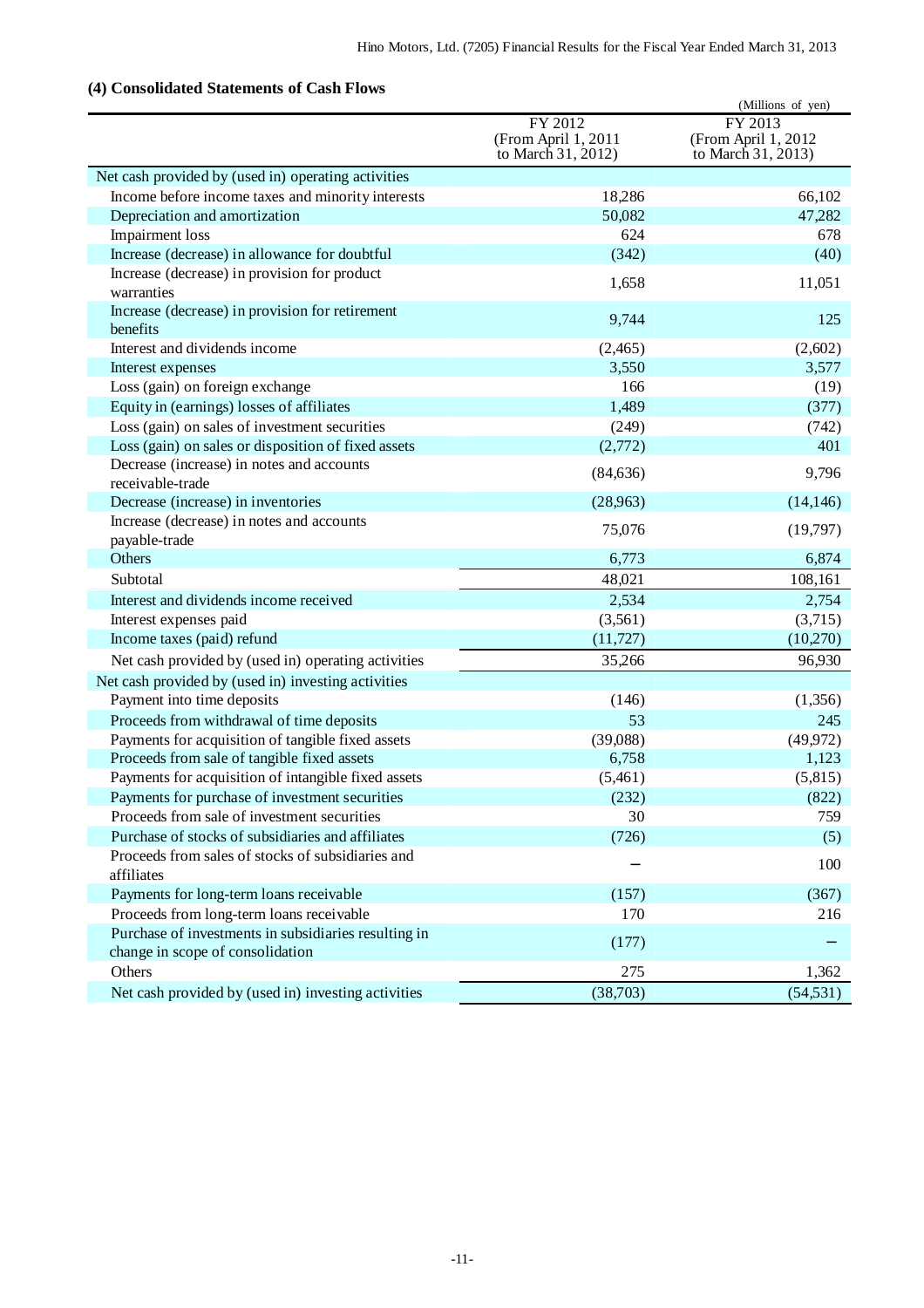|                                                                 |                                                      | (Millions of yen)                                     |
|-----------------------------------------------------------------|------------------------------------------------------|-------------------------------------------------------|
|                                                                 | FY 2012<br>(From April 1, 2011<br>to March 31, 2012) | FY 2013<br>(From April 1, 2012)<br>to March 31, 2013) |
|                                                                 |                                                      |                                                       |
| Net cash provided by (used in) financing activities             |                                                      |                                                       |
| Net increase (decrease) in short-term loans payable             | 8,772                                                | 35,027                                                |
| Net increase (decrease) in commercial paper                     | 33,000                                               | (33,000)                                              |
| Proceeds from long-term loans payable                           | 2,687                                                | 4,063                                                 |
| Repayment of long-term loans payable                            | (43,054)                                             | (41,787)                                              |
| Repayments of lease obligations                                 | (564)                                                | (262)                                                 |
| Receipt from minority shareholders                              | 328                                                  | 1,290                                                 |
| Dividends paid                                                  | (3,420)                                              | (7, 417)                                              |
| Purchase of treasury stock                                      | (5)                                                  | (23)                                                  |
| <b>Others</b>                                                   | (2,214)                                              | (1,533)                                               |
| Net cash provided by (used in) financing activities             | (4, 471)                                             | (43, 642)                                             |
| Effect of Exchange Rate Changes on Cash and Cash<br>Equivalents | (721)                                                | 1,268                                                 |
| Net Increase (decrease) in Cash and Cash Equivalents            | (8,629)                                              | 25                                                    |
| Cash and Cash Equivalents at beginning of the Year              | 34,150                                               | 25,520                                                |
| Cash and Cash Equivalents at End of the Year                    | 25,520                                               | 25,545                                                |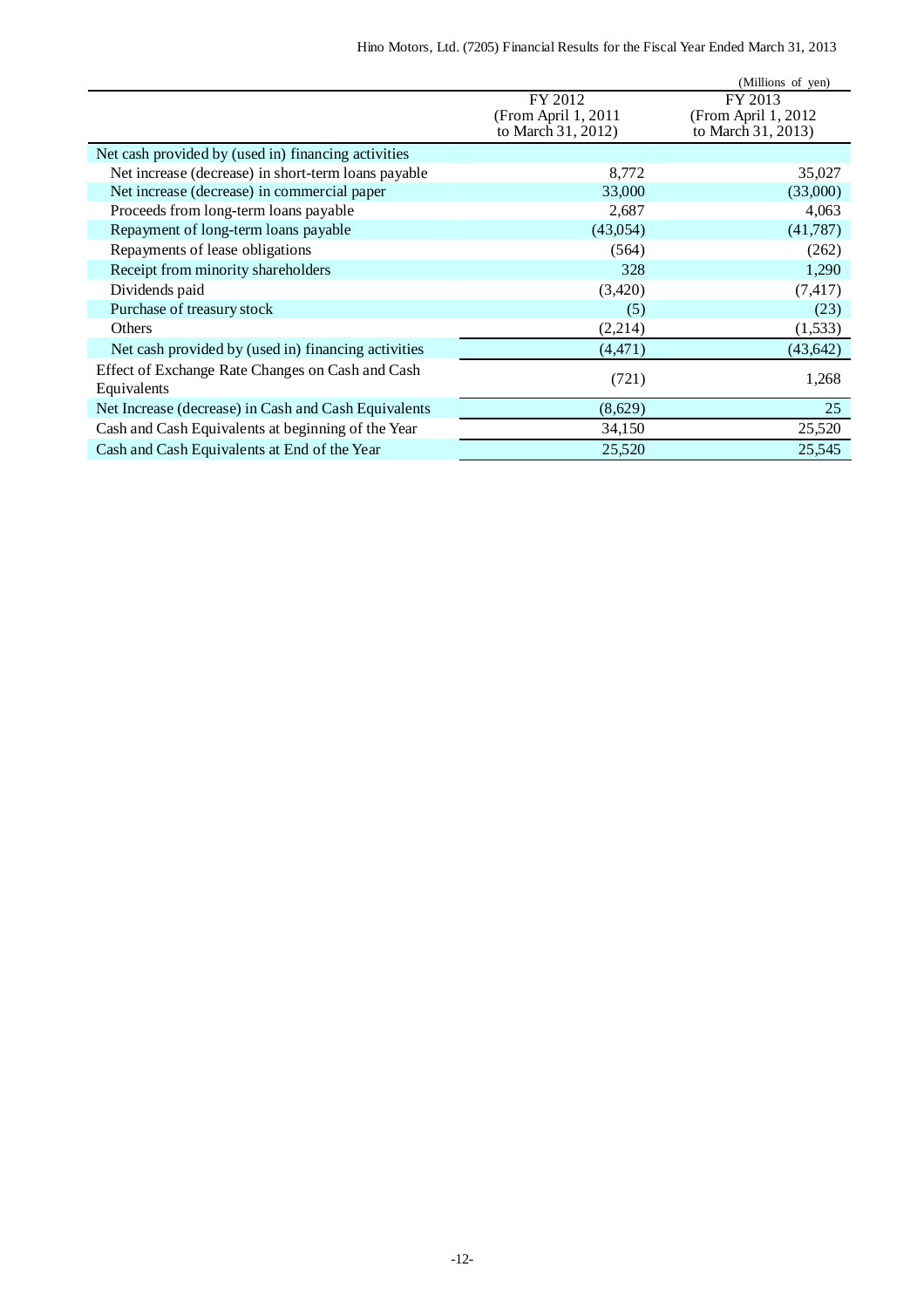#### **(5) Notes on Going Concern Assumption**

There is no related information.

#### **(6) Changes in Accounting Principles, Estimates and Restatements**

### **(Changes in Accounting Principles that Are Difficult to Differentiate from Changes in Accounting Estimates)**

Due to revisions to corporate tax law, our company and some domestic subsidiaries have made changes to the method of depreciation for tangible fixed assets obtained after April 1, 2012, from this consolidated fiscal year, to comply with the revised corporate tax law.

As a result, for this consolidated fiscal year the operating income increased by ¥656 million, and the ordinary income and income before income taxes and minority interests increased by ¥661 million.

#### **(Changes in Accounting Estimates)**

In view of the plan to transfer our company's Hino Factory (Hino-shi, Tokyo) to the Koga Factory (Koga-shi, Ibaraki), Hino Factory's tangible fixed assets were inspected for prospective use. Assets for future years deemed unusable after transfer were recalculated so that service life ends at the scheduled transfer date.

As a result, for this consolidated fiscal year the operating income decreased by ¥979 million, and the ordinary income and income before income taxes and minority interests decreased by ¥990 million.

#### **(7) Additional Information**

#### **(Application of Consolidated Taxation System)**

Our company and some domestic subsidiaries have applied the consolidated taxation system from this consolidated fiscal year.

Moreover, our subsidiary Hino Sales Support Co., Ltd., and its eight subsidiaries have applied the consolidated taxation system from the previous consolidated fiscal year, with Hino Sales Support Co., Ltd., as the consolidated parent corporation.

## **(8) Notes to Consolidated Financial Statements**

### **(Segment Information)**

#### 1. Overview of Report Segment

The reporting segment for our company can acquire separate financial information for individual components of our company, and is the target of periodic evaluations so that the board of directors can determine allocation of management resources and evaluate results.

The main business of our company is production and sales of trucks and buses, as well as production on commission for Toyota Motor Corporation and other services such as development and planning of related products. Domestic and overseas areas are covered by our company and domestic subsidiaries or local overseas subsidiaries respectively, with strategies created for each market for the services and products handled.

Therefore, our company production and sales structure is composed of separate regional segments, with these segments reported as "Japan" and "Asia".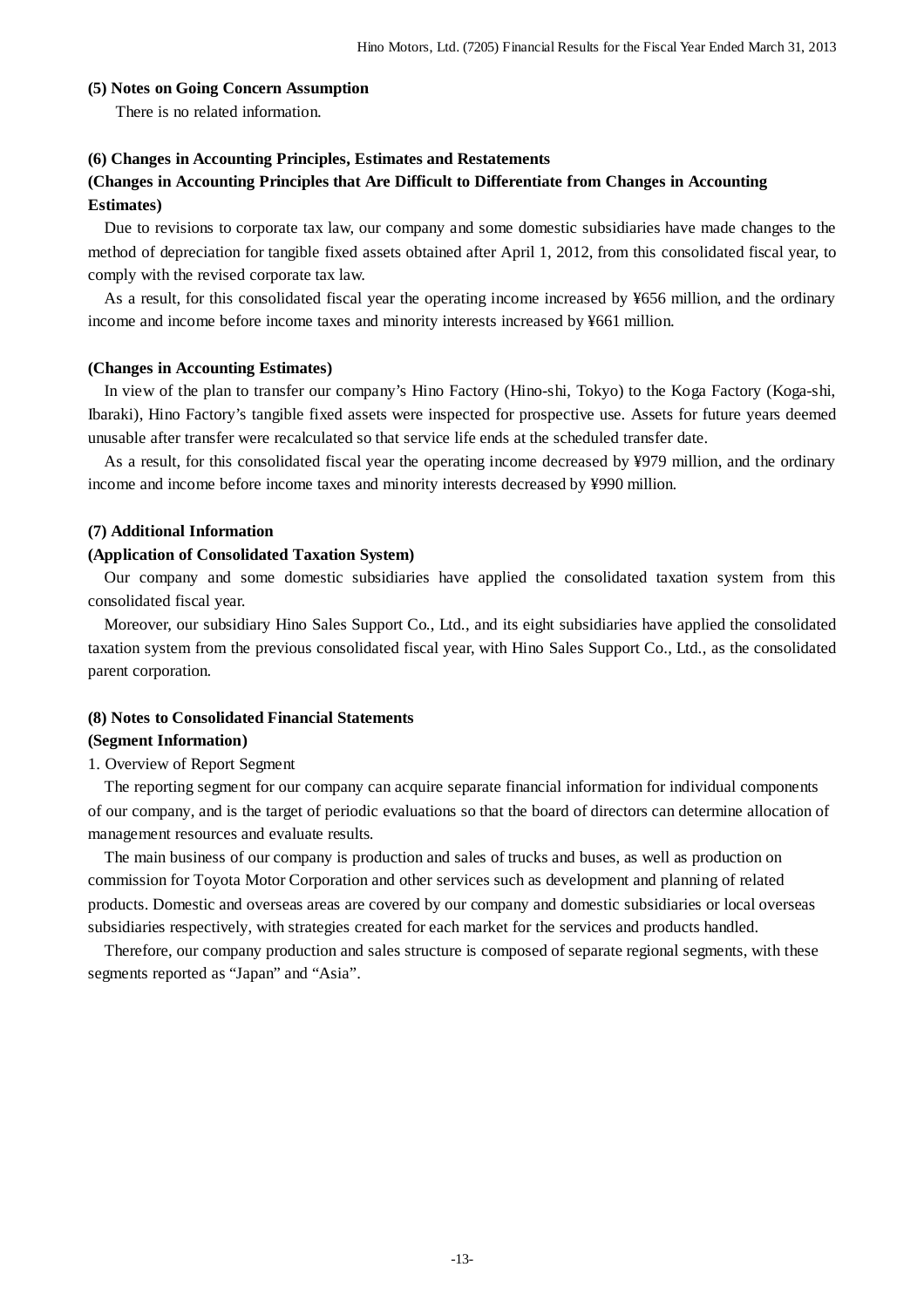#### 2. Information on Amounts for Sales, Earnings, Losses, Assets and Other Categories for Each Reporting Segment

| Previous Fiscal rear (From April 1, 2011 to March 31, 2012) |           |                       |           |          |           | (Millions of yen)    |                           |
|-------------------------------------------------------------|-----------|-----------------------|-----------|----------|-----------|----------------------|---------------------------|
|                                                             |           | <b>Report Segment</b> |           | Other *1 | Total     | Adjusted             | Consolidated<br>financial |
|                                                             | Japan     | Asia                  | Total     |          |           | Amount <sup>*2</sup> | statements                |
|                                                             |           |                       |           |          |           |                      | amount $*3$               |
| <b>Net Sales</b>                                            |           |                       |           |          |           |                      |                           |
| Sales to External                                           | 892,616   | 319,142               | 1,211,758 | 102,829  | 1,314,588 |                      | 1,314,588                 |
| Customers                                                   |           |                       |           |          |           |                      |                           |
| Inter-Segment Sales                                         | 220,910   | 1,601                 | 222,511   | 619      | 223,130   | (223, 130)           |                           |
| and Transfers                                               |           |                       |           |          |           |                      |                           |
| Total                                                       | 1,113,527 | 320,743               | 1,434,270 | 103,448  | 1,537,719 | (223, 130)           | 1,314,588                 |
| <b>Segment Earnings</b>                                     | 23,328    | 15,780                | 39,109    | (518)    | 38,590    | (1,062)              | 37,527                    |
| <b>Segment Assets</b>                                       | 673,173   | 155,515               | 828,689   | 71,341   | 900,030   | (55,022)             | 845,008                   |
| <b>Other Categories</b>                                     |           |                       |           |          |           |                      |                           |
| Depreciation and                                            | 43,132    | 3,816                 | 46,948    | 3,133    | 50,082    |                      | 50,082                    |
| amortization                                                |           |                       |           |          |           |                      |                           |
| Investment in Equity                                        | 8,709     | 2,730                 | 11,439    | 62       | 11,502    |                      | 11,502                    |
| Method Affiliates                                           |           |                       |           |          |           |                      |                           |
| Increase in Tangible                                        | 36,235    | 11,401                | 47,637    | 730      | 48,367    |                      | 48,367                    |
| and Intangible Fixed                                        |           |                       |           |          |           |                      |                           |
| Assets                                                      |           |                       |           |          |           |                      |                           |

 $P_{\text{redu}}$   $P_{\text{redu}}$   $V_{\text{cav}}$   $P_{\text{rav}}$   $A_{\text{rul}}$  1, 2011 to  $M_{\text{cub}}$  21, 2012) (Millions of yen)

\*1 The "other" section is business segments not included in the reporting segments, including North America and Oceania.

\*2 The adjusted amount is as listed below.

(1) The adjusted amount of segment earnings of ¥(1,062) million includes adjustments for eliminated accounts and inventory assets in inter-segment.

(2) The adjusted amount of segment assets of ¥(55,022) million includes elimination of debts and credits and inventory assets in inter-segment.

\*3 Segment earnings are adjusted with operating income from the consolidated statement of income.

| Current Fiscal Year (From April 1, 2012 to March 31, 2013) |           |                       |           |          | (Millions of yen) |                      |                           |
|------------------------------------------------------------|-----------|-----------------------|-----------|----------|-------------------|----------------------|---------------------------|
|                                                            |           | <b>Report Segment</b> |           | Other *1 | Total             | Adjusted             | Consolidated<br>financial |
|                                                            | Japan     | Asia                  | Total     |          |                   | Amount <sup>*2</sup> | statements                |
|                                                            |           |                       |           |          |                   |                      | amount *3                 |
| Net Sales                                                  |           |                       |           |          |                   |                      |                           |
| Sales to External                                          | 985,358   | 418,890               | 1,404,249 | 137,108  | 1,541,357         |                      | 1,541,357                 |
| Customers                                                  |           |                       |           |          |                   |                      |                           |
| Inter-Segment Sales                                        | 277,593   | 2,405                 | 279,998   | 674      | 280,673           | (280, 673)           |                           |
| and Transfers                                              |           |                       |           |          |                   |                      |                           |
| Total                                                      | 1,262,952 | 421,295               | 1,684,247 | 137,782  | 1,822,030         | (280, 673)           | 1,541,357                 |
| <b>Segment Earnings</b>                                    | 44,619    | 21,427                | 66,047    | 2,789    | 68,836            | (3,718)              | 65,118                    |
| <b>Segment Assets</b>                                      | 672,029   | 215,390               | 887,420   | 74,617   | 962,038           | (58,610)             | 903,427                   |
| <b>Other Categories</b>                                    |           |                       |           |          |                   |                      |                           |
| Depreciation and                                           | 40,372    | 4,337                 | 44,709    | 2,572    | 47,282            |                      | 47,282                    |
| amortization                                               |           |                       |           |          |                   |                      |                           |
| Investment in Equity                                       | 10,660    | 1,894                 | 12,554    | 107      | 12,661            |                      | 12,661                    |
| Method Affiliates                                          |           |                       |           |          |                   |                      |                           |
| Increase in Tangible                                       | 39,348    | 15,197                | 54,545    | 1,119    | 55,665            |                      | 55,665                    |
| and Intangible Fixed                                       |           |                       |           |          |                   |                      |                           |
| Assets                                                     |           |                       |           |          |                   |                      |                           |

 $\text{C}_1^{\text{C}_2}$  Current Fiscal Year (From April 1, 2012 to March 31, 2012)

\*1 The "other" section is business segments not included in the reporting segments, including North America and Oceania.

\*2 The adjusted amount is as listed below.

(1) The adjusted amount of segment earnings of ¥(3,718) million includes adjustments for eliminated accounts and inventory assets in inter-segment.

(2) The adjusted amount of segment assets of ¥(58,610) million includes elimination of debts and credits and inventory assets in inter-segment.

\*3 Segment earnings are adjusted with operating income from the consolidated statement of income.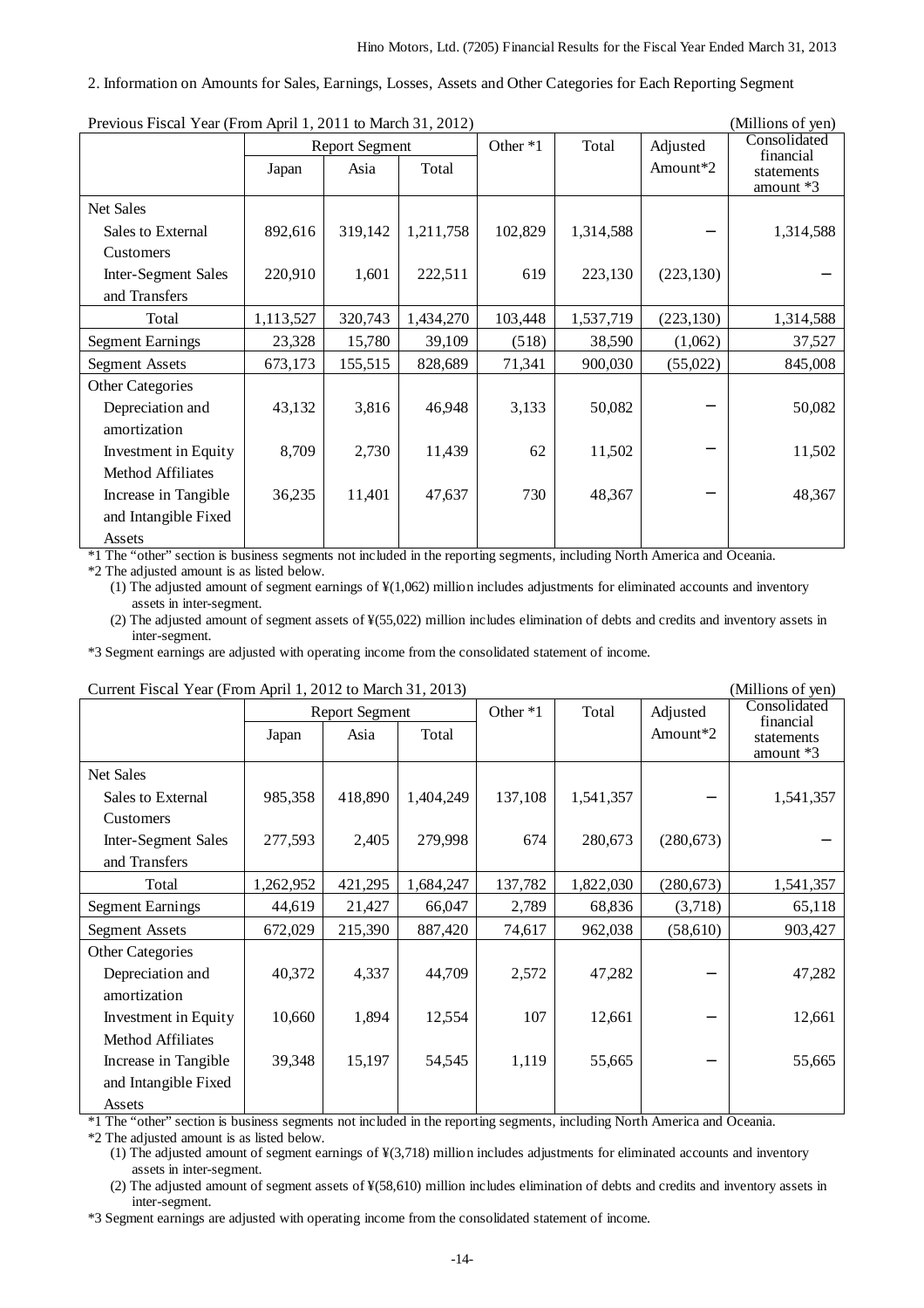### **(Per Share Information)**

| FY 2012                                                                                                       |             | FY 2013                                |            |  |
|---------------------------------------------------------------------------------------------------------------|-------------|----------------------------------------|------------|--|
| (From April 1, 2011 to March 31, 2012)                                                                        |             | (From April 1, 2012 to March 31, 2013) |            |  |
|                                                                                                               |             |                                        |            |  |
| Net assets per share                                                                                          | 366.61 yen  | Net assets per share                   | 463.29 yen |  |
|                                                                                                               |             |                                        |            |  |
| Net income per share                                                                                          | $28.60$ ven | Net income per share                   | 83.55 yen  |  |
|                                                                                                               |             |                                        |            |  |
| Diluted net income per share                                                                                  | 28.59 yen   | Diluted net income per share           | 83.42 yen  |  |
| (Mata) The base for actual strong interests and show and dilated active and shown are above an actual follows |             |                                        |            |  |

(Note) The base for calculating net income per share and diluted net income per share are as follows:

|                                                                     | FY 2012                                | FY 2013                                |
|---------------------------------------------------------------------|----------------------------------------|----------------------------------------|
|                                                                     | (From April 1, 2011 to March 31, 2012) | (From April 1, 2012 to March 31, 2013) |
| Net income per share                                                |                                        |                                        |
| (millions of yen)<br>Net income                                     | 16,303                                 | 47,685                                 |
| Amount not attributable to common shareholders<br>(millions of yen) |                                        |                                        |
| Net income associated with common shares<br>(millions of yen)       | 16,303                                 | 47,685                                 |
| Average number of common shares<br>(shares)                         | 570,014,091                            | 570, 765, 371                          |
| Diluted net income per share                                        |                                        |                                        |
| Current-term net profit adjustment                                  |                                        |                                        |
| Increase in the number of common shares                             | 323,665                                | 893,588                                |
| Increase in the number of stock acquisition rights                  | 323,665                                | 893,588                                |

## **(Significant Subsequent Events)**

There is no related information.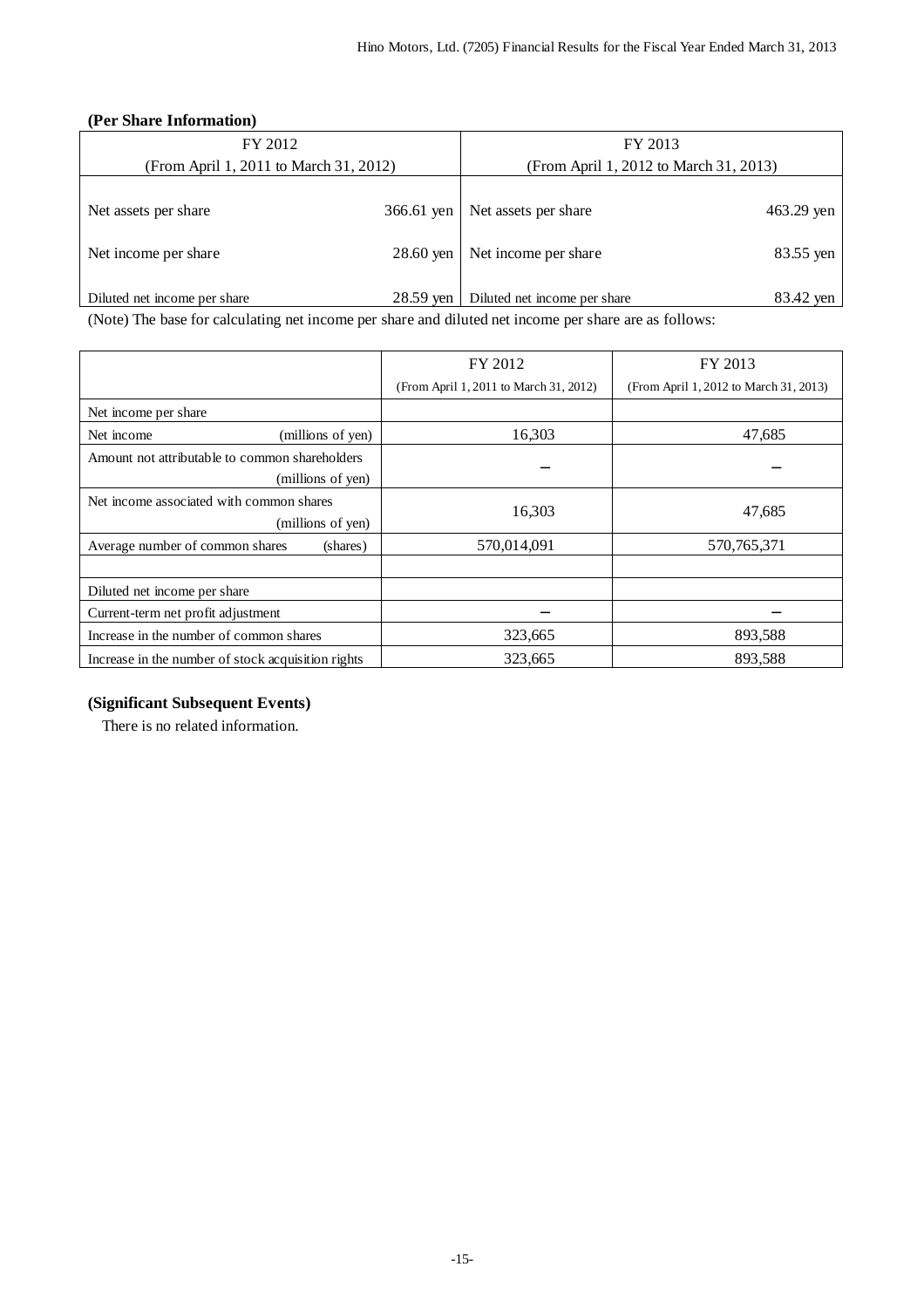# **4. Non-Consolidated Financial Statements**

### **(1) Non-Consolidated Balance Sheets**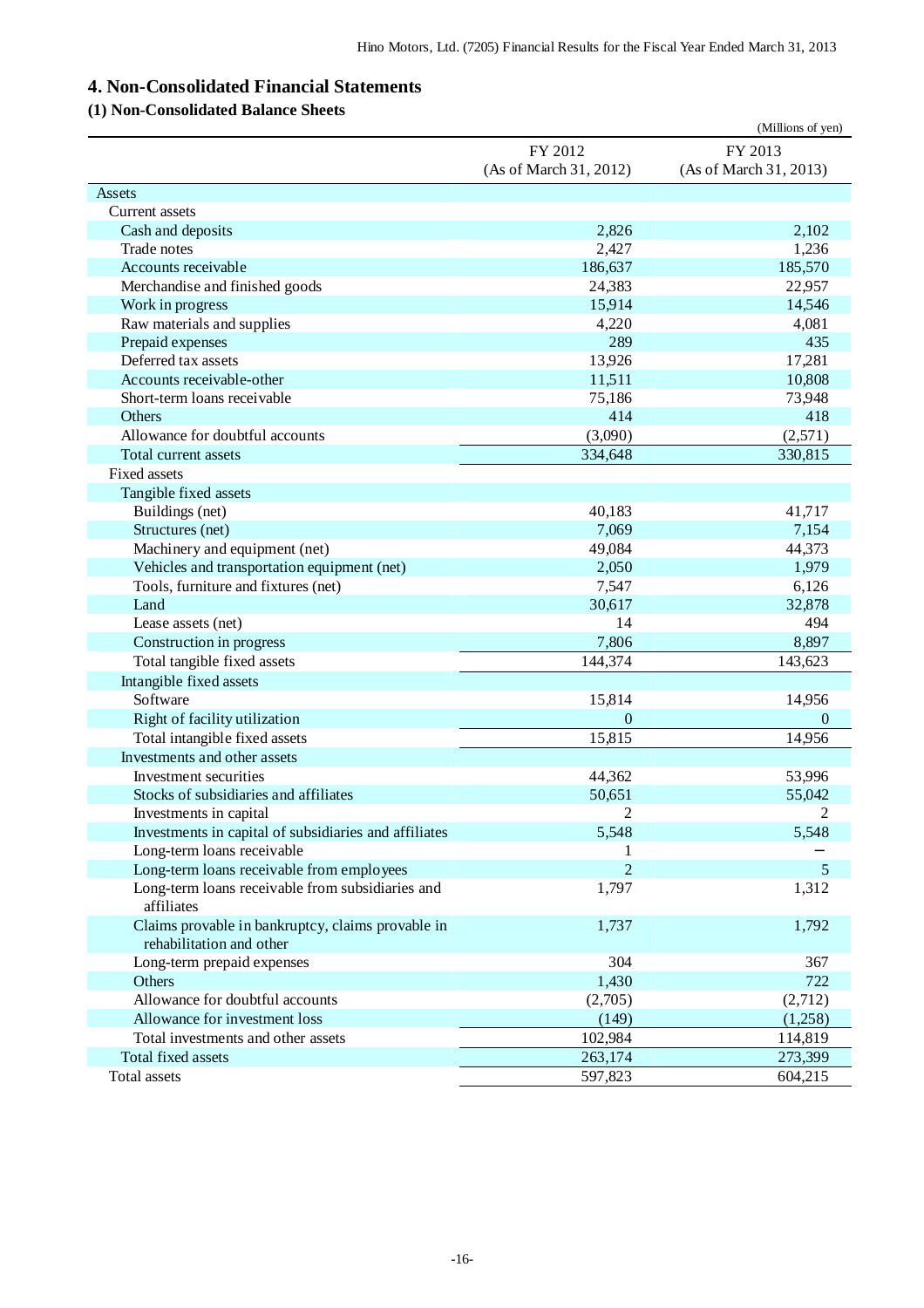|                                               |                                   | (Millions of yen)                 |
|-----------------------------------------------|-----------------------------------|-----------------------------------|
|                                               | FY 2012<br>(As of March 31, 2012) | FY 2013<br>(As of March 31, 2013) |
| Liabilities                                   |                                   |                                   |
| <b>Current liabilities</b>                    |                                   |                                   |
| Notes payable                                 | 510                               | 593                               |
| Accounts payable-trade                        | 151,113                           | 139,942                           |
| Short-term loans payable                      | 10,400                            | 28,800                            |
| Short-term loans payable to subsidiaries and  | 17,227                            | 21,170                            |
| affiliates                                    |                                   |                                   |
| Commercial papers                             | 33,000                            |                                   |
| Current portion of long-term loans payable    | 25,261                            | $\boldsymbol{0}$                  |
| Current portion of long-term loans payable to | 13,000                            | 17,000                            |
| subsidiaries and affiliates                   |                                   |                                   |
| Lease liabilities                             | 15                                | 20                                |
| Accounts payable-other                        | 13,867                            | 13,627                            |
| Accrued expenses<br>Income taxes payable      | 27,795<br>194                     | 32,977                            |
| Advances received                             | 372                               | 2,013<br>398                      |
| Deposits received                             | 16,494                            | 21,647                            |
| Provision for directors' bonuses              | 144                               | 303                               |
| Warranty allowance                            | 14,110                            | 25,161                            |
| Notes payable-facilities                      | 1                                 | 13                                |
| Others                                        | 463                               | 400                               |
| Total current liabilities                     | 323,971                           | 304,070                           |
| Long-term liabilities                         |                                   |                                   |
| Long-term loans payable                       | 1                                 | 1                                 |
| Long-term loans payable to subsidiaries and   |                                   |                                   |
| affiliates                                    | 32,000                            | 15,000                            |
| Lease liabilities                             |                                   | 525                               |
| Deferred tax liabilities                      | 11,002                            | 14,179                            |
| Provision for retirement benefits             | 35,841                            | 35,996                            |
| Asset retirement obligations                  | 939                               | 942                               |
| Others                                        | 952                               | 1,101                             |
| Total long-term liabilities                   | 80,737                            | 67,747                            |
| <b>Total liabilities</b>                      | 404,709                           | 371,817                           |
| Net assets                                    |                                   |                                   |
| Shareholders' equity                          |                                   |                                   |
| Common stock                                  | 72,717                            | 72,717                            |
| Additional paid-in capital                    |                                   |                                   |
| Capital surplus                               | 64,307                            | 64,307                            |
| Other capital surplus                         | 33                                | 244                               |
| Total additional paid-in capital              | 64,341                            | 64,551                            |
| Retained earnings                             |                                   |                                   |
| Legal reserve of retained earnings            | 7,103                             | 7,103                             |
| Other retained earnings                       |                                   |                                   |
| Reserve for fixed asset reduction entry       | 4,857                             | 5,123                             |
| Reserve for special depreciation              |                                   | 72                                |
| General reserve                               | 16,890                            | 16,890                            |
| Retained earnings carried forward             | 12,447                            | 44,851                            |
| Total retained earnings                       | 41,298                            | 74,040                            |
| Treasury stock                                | (1,488)                           | (1,086)                           |
| Total shareholders' equity                    | 176,868                           | 210,223                           |
| Valuation and translation adjustments         |                                   |                                   |
| Valuation difference on available-for-sale    | 16,064                            | 21,990                            |
| securities                                    |                                   |                                   |
| Deferred gains or losses on hedges            | (191)                             | (158)                             |
| Total valuation and translation adjustments   | 15,872                            | 21,832                            |
| Subscription rights to shares                 | 373                               | 342                               |
| Total net assets                              | 193,114                           | 232,398                           |
| Total liabilities and net assets              | 597,823                           | 604,215                           |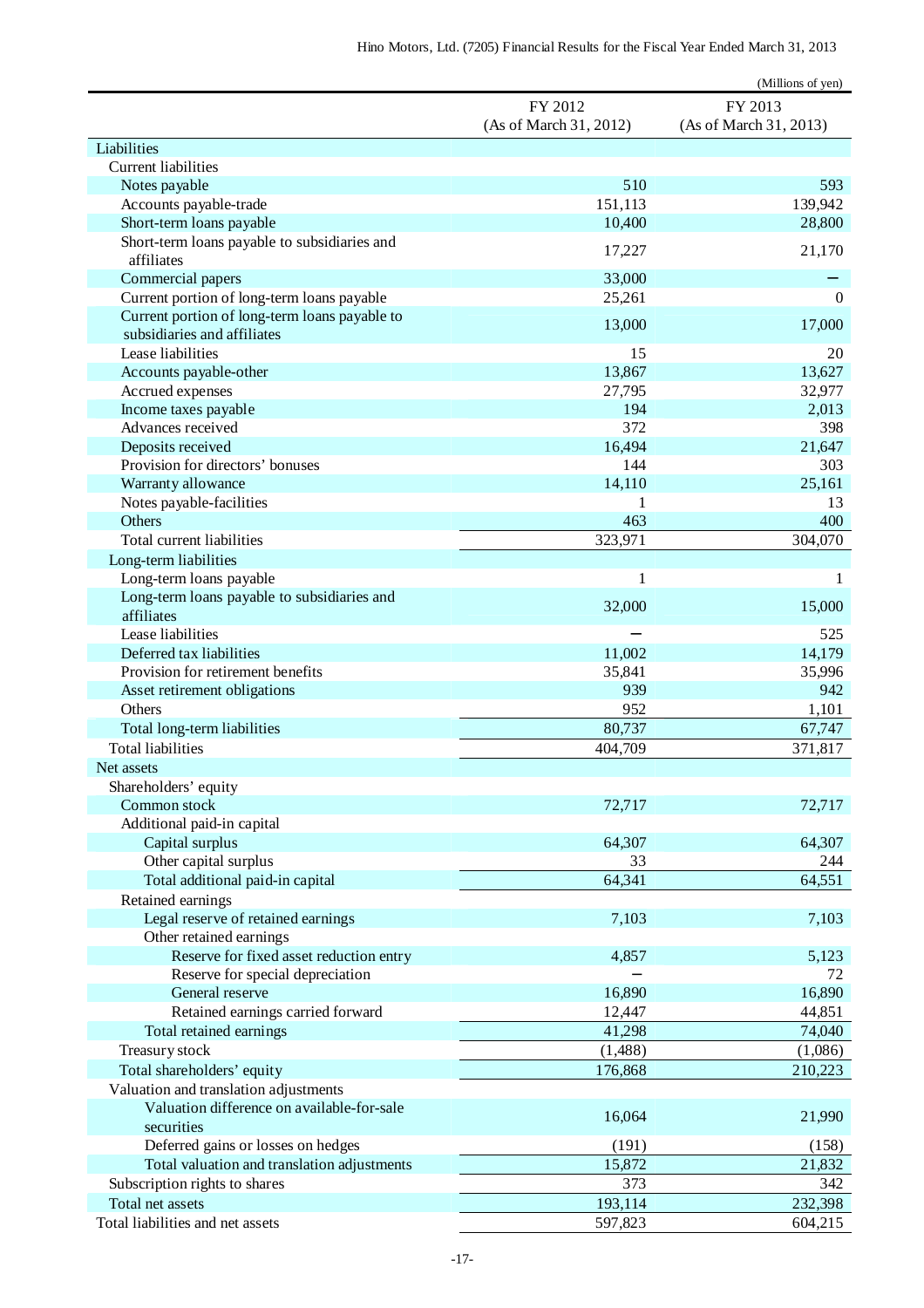## **(2) Non-Consolidated Statements of Income**

|                                                    |                     | (Millions of yen)   |
|----------------------------------------------------|---------------------|---------------------|
|                                                    | FY 2012             | FY 2013             |
|                                                    | (From April 1, 2011 | (From April 1, 2012 |
|                                                    | to March 31, 2012)  | to March 31, 2013)  |
| Net sales                                          | 976,375             | 1,120,121           |
| Cost of sales                                      |                     |                     |
| Opening inventory                                  | 16,678              | 24,383              |
| Cost of manufactured goods for the current year    | 885,476             | 977,445             |
| Total                                              | 902,154             | 1,001,829           |
| Ending inventory                                   | 24,383              | 22,957              |
| Cost of manufactured goods sold                    | 877,770             | 978,872             |
| Gross profit on sales                              | 98,604              | 141,248             |
| Selling, general and administrative expenses       |                     |                     |
| Sales commission                                   | 21,251              | 29,747              |
| Freight, charges and storage                       | 6,200               | 6,979               |
| Provision for product warranties                   | 14,110              | 25,161              |
| Advertisement expenses                             | 3,268               | 2,979               |
| Salary and benefits                                | 12,941              | 13,772              |
| Provision for directors' bonuses                   | 144                 | 303                 |
| Provision for retirement benefits                  | 1,258               | 1,098               |
| Rent expenses                                      | 2,678               | 2,999               |
| Depreciation                                       | 6,908               | 6,492               |
| Others                                             | 19,625              | 20,794              |
| Total selling, general and administrative expenses | 88,386              | 110,327             |
| Operating income                                   | 10,218              | 30,921              |
| Non-operating income                               |                     |                     |
| Interest income                                    | 728                 | 889                 |
| Dividends income                                   | 9,175               | 6,359               |
| Reversal of allowance for doubtful account         |                     | 1,139               |
| Gain on foreign exchange                           |                     | 517                 |
| Rental income                                      | 1,042               | 1,070               |
| Miscellaneous income                               | 393                 | 1,227               |
| Total non-operating income                         | 11,340              | 11,205              |
| Non-operating expenses                             |                     |                     |
| Interest expenses                                  | 945                 | 753                 |
| Depreciation                                       | 259                 | 220                 |
| Provision of allowance for doubtful account        | 1,774               |                     |
| Loss on foreign exchange                           | 1,089               |                     |
| Miscellaneous expenses                             | 620                 | 872                 |
| Total non-operating expenses                       | 4,689               | 1,846               |
| Ordinary income                                    | 16,869              | 40,280              |
|                                                    |                     |                     |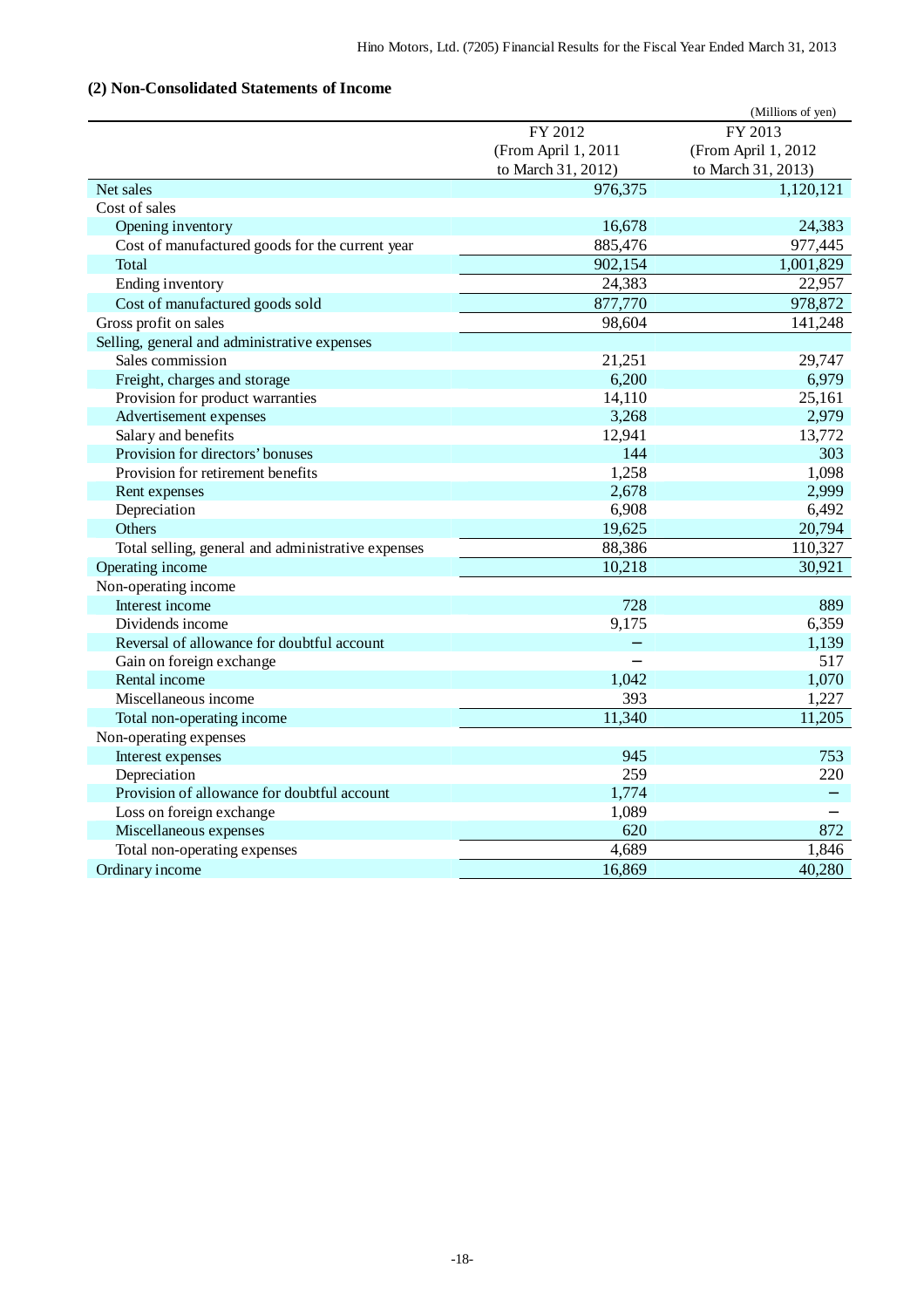|                                                                               |                     | (Millions of yen)   |
|-------------------------------------------------------------------------------|---------------------|---------------------|
|                                                                               | FY 2012             | FY 2013             |
|                                                                               | (From April 1, 2011 | (From April 1, 2012 |
|                                                                               | to March 31, 2012)  | to March 31, 2013)  |
| Extraordinary income                                                          |                     |                     |
| Gain on sales of fixed assets                                                 | 4,141               | 147                 |
| Gain on sales of investment securities                                        | 244                 | 766                 |
| <b>Others</b>                                                                 | 3                   | 8                   |
| Total extraordinary income                                                    | 4,390               | 923                 |
| <b>Extraordinary</b> loss                                                     |                     |                     |
| Loss on sales or disposition of fixed assets                                  | 1,142               | 297                 |
| <b>Impairment</b> loss                                                        | 60                  | 11                  |
| Loss on valuation of stocks of subsidiaries and                               | 867                 | 59                  |
| affiliates                                                                    |                     |                     |
| Loss on valuation of investments in capital of<br>subsidiaries and affiliates | 2,627               |                     |
| Provision of allowance for investment loss                                    | 149                 | 1,258               |
| Loss on disaster                                                              | 5,701               |                     |
| Provision for retirement benefits                                             | 8,325               |                     |
| <b>Others</b>                                                                 | 3,591               | $\boldsymbol{0}$    |
| Total extraordinary loss                                                      | 22,465              | 1,627               |
| Income (loss) before income taxes                                             | (1,205)             | 39,576              |
| Income taxes-current                                                          | 1,755               | 2,573               |
| Income taxes-deferred                                                         | (13,709)            | (3,157)             |
| Total income taxes                                                            | (11, 953)           | (583)               |
| Net income                                                                    | 10,747              | 40,159              |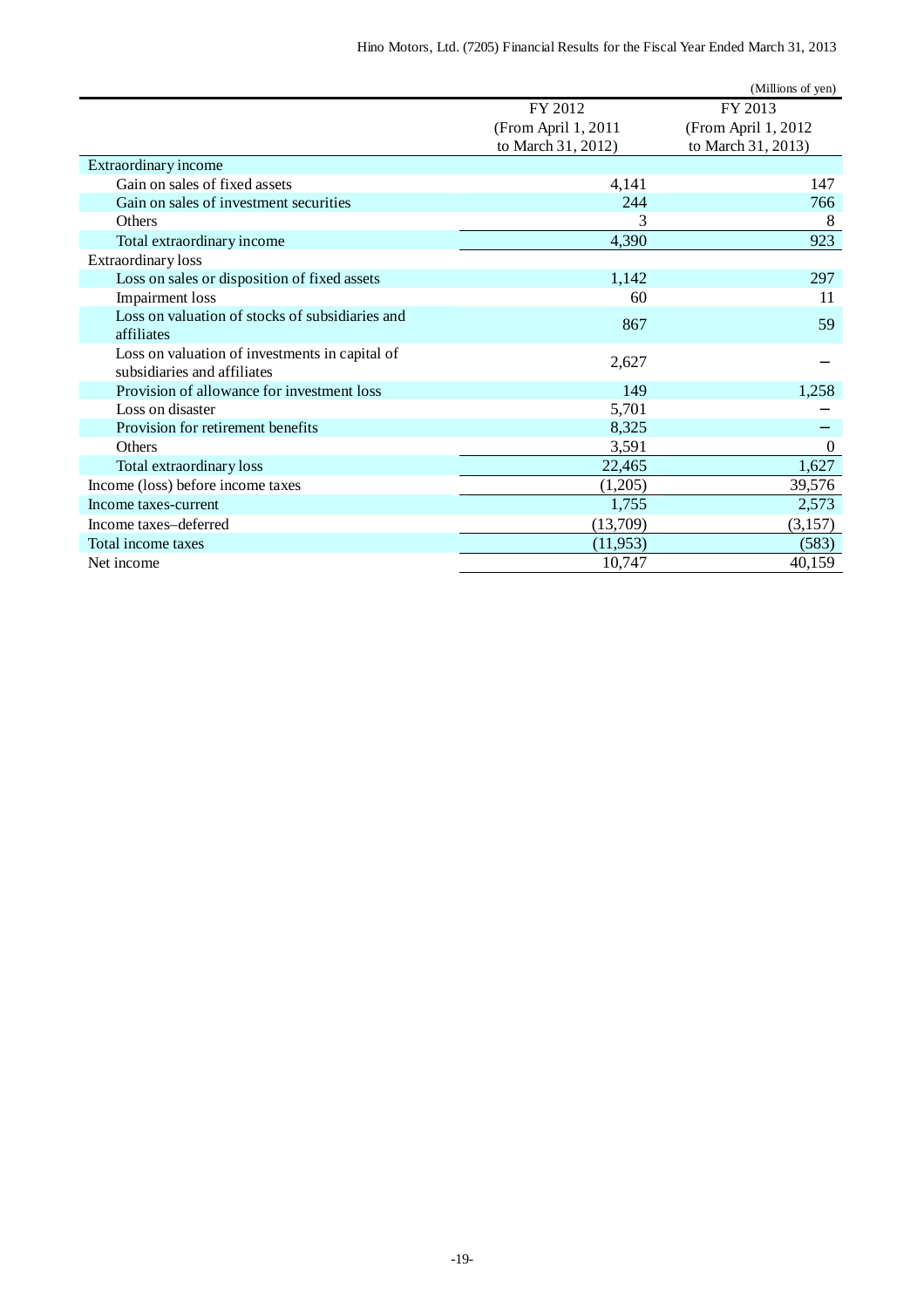## **(3) Non-Consolidated Statements of Changes in Net Assets**

|                                                |                     | (Millions of yen)                         |
|------------------------------------------------|---------------------|-------------------------------------------|
|                                                | FY 2012             | FY 2013                                   |
|                                                | (From April 1, 2011 | (From April 1, 2012<br>to March 31, 2013) |
|                                                | to March 31, 2012)  |                                           |
| Shareholders' equity                           |                     |                                           |
| Common stock                                   |                     |                                           |
| Balance at the beginning of current year       | 72,717              | 72,717                                    |
| Change in items for the year                   |                     |                                           |
| Total change in items for the year             |                     |                                           |
| Balance at the end of current year             | 72,717              | 72,717                                    |
| Additional paid-in capital                     |                     |                                           |
| Capital surplus                                |                     |                                           |
| Balance at the beginning of current year       | 64,307              | 64,307                                    |
| Change in items for the year                   |                     |                                           |
| Total change in items for the year             |                     |                                           |
| Balance at the end of current year             | 64,307              | 64,307                                    |
| Other capital surplus                          |                     |                                           |
| Balance at the beginning of current year       |                     | 33                                        |
| Change in items for the year                   |                     |                                           |
| Disposal of treasury stock                     | 33                  | 210                                       |
| Total change in items for the year             | 33                  | 210                                       |
| Balance at the end of current year             | 33                  | 244                                       |
| Total additional paid-in capital               |                     |                                           |
| Balance at the beginning of current year       | 64,307              | 64,341                                    |
| Change in items for the year                   |                     |                                           |
| Disposal of treasury stock                     | 33                  | 210                                       |
| Total change in items for the year             | $\overline{33}$     | 210                                       |
| Balance at the end of current year             | 64,341              | 64,551                                    |
| Retained earnings                              |                     |                                           |
| Legal reserve of retained earnings             |                     |                                           |
| Balance at the beginning of current year       | 7,103               | 7,103                                     |
| Change in items for the year                   |                     |                                           |
| Total change in items for the year             |                     |                                           |
| Balance at the end of current year             | 7,103               | 7,103                                     |
| Other retained earnings                        |                     |                                           |
| Reserve for fixed asset reduction entry        |                     |                                           |
| Balance at the beginning of current year       | 3,616               | 4,857                                     |
| Change in items for the year                   |                     |                                           |
| Provision of reserve for advanced depreciation |                     | 359                                       |
| of noncurrent assets                           | 1,554               |                                           |
| Reversal of reserve for advanced depreciation  |                     |                                           |
| of noncurrent assets                           | (312)               | (93)                                      |
| Total change in items for the year             | 1,241               | 265                                       |
| Balance at the end of current year             | 4,857               | 5,123                                     |
| Reserve for special depreciation               |                     |                                           |
| Balance at the beginning of current year       |                     |                                           |
| Change in items for the year                   |                     |                                           |
| Provision of reserve for special depreciation  |                     | 72                                        |
| Total change in items for the year             |                     | $\overline{72}$                           |
| Balance at the end of current year             |                     | 72                                        |
|                                                |                     |                                           |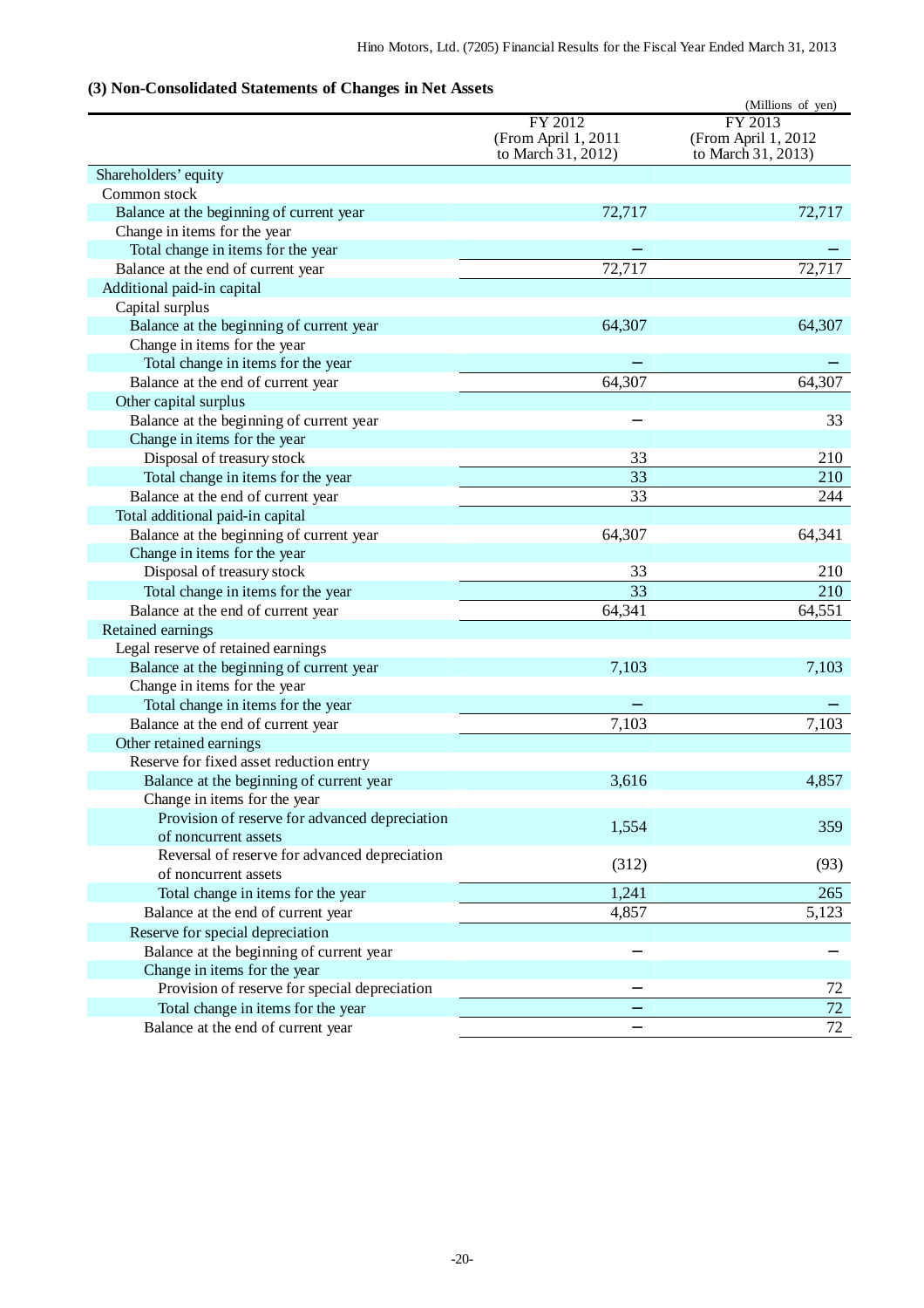|                                                |                                                      | (Millions of yen)                                    |
|------------------------------------------------|------------------------------------------------------|------------------------------------------------------|
|                                                | FY 2012<br>(From April 1, 2011<br>to March 31, 2012) | FY 2013<br>(From April 1, 2012<br>to March 31, 2013) |
| General reserve                                |                                                      |                                                      |
| Balance at the beginning of current year       | 36,890                                               | 16,890                                               |
| Change in items for the year                   |                                                      |                                                      |
| Reversal of general reserve                    | (20,000)                                             |                                                      |
| Total change in items for the year             | (20,000)                                             |                                                      |
| Balance at the end of current year             | 16,890                                               | 16,890                                               |
| Retained earnings carried forward              |                                                      |                                                      |
| Balance at the beginning of current year       | (13, 638)                                            | 12,447                                               |
| Change in items for the year                   |                                                      |                                                      |
| Cash dividends                                 | (3,420)                                              | (7, 417)                                             |
| Provision of reserve for advanced depreciation |                                                      |                                                      |
| of noncurrent assets                           | (1,554)                                              | (359)                                                |
| Reversal of reserve for advanced depreciation  | 312                                                  | 93                                                   |
| of noncurrent assets                           |                                                      |                                                      |
| Provision of reserve for special depreciation  |                                                      | (72)                                                 |
| Reversal of general reserve                    | 20,000                                               |                                                      |
| Net income                                     | 10,747                                               | 40,159                                               |
| Total change in items for the year             | 26,086                                               | 32,403                                               |
| Balance at the end of current year             | 12,447                                               | 44,851                                               |
| Total retained earnings                        |                                                      |                                                      |
| Balance at the beginning of current year       | 33,970                                               | 41,298                                               |
| Change in items for the year                   |                                                      |                                                      |
| Cash dividends                                 | (3,420)                                              | (7, 417)                                             |
| Net income                                     | 10,747                                               | 40,159                                               |
| Total change in items for the year             | 7,327                                                | 32,742                                               |
| Balance at the end of current year             | 41,298                                               | 74,040                                               |
| Treasury stock                                 |                                                      |                                                      |
| Balance at the beginning of current year       | (1,626)                                              | (1,488)                                              |
| Change in items for the year                   |                                                      |                                                      |
| Acquisition of treasury stock                  | (5)                                                  | (23)                                                 |
| Disposal of treasury stock                     | 143                                                  | 425                                                  |
| Total change in items for the year             | 137                                                  | 401                                                  |
| Balance at the end of current year             | (1,488)                                              | (1,086)                                              |
| Total Shareholders' equity                     |                                                      |                                                      |
| Balance at the beginning of current year       | 169,369                                              | 176,868                                              |
| Change in items for the year                   |                                                      |                                                      |
| Cash dividends                                 | (3,420)                                              | (7, 417)                                             |
| Net income                                     | 10,747                                               | 40,159                                               |
| Acquisition of treasury stock                  | (5)                                                  | (23)                                                 |
| Disposal of treasury stock                     | 177                                                  | 636                                                  |
| Total change in items for the year             | 7,499                                                | 33,354                                               |
| Balance at the end of current year             | 176,868                                              | 210,223                                              |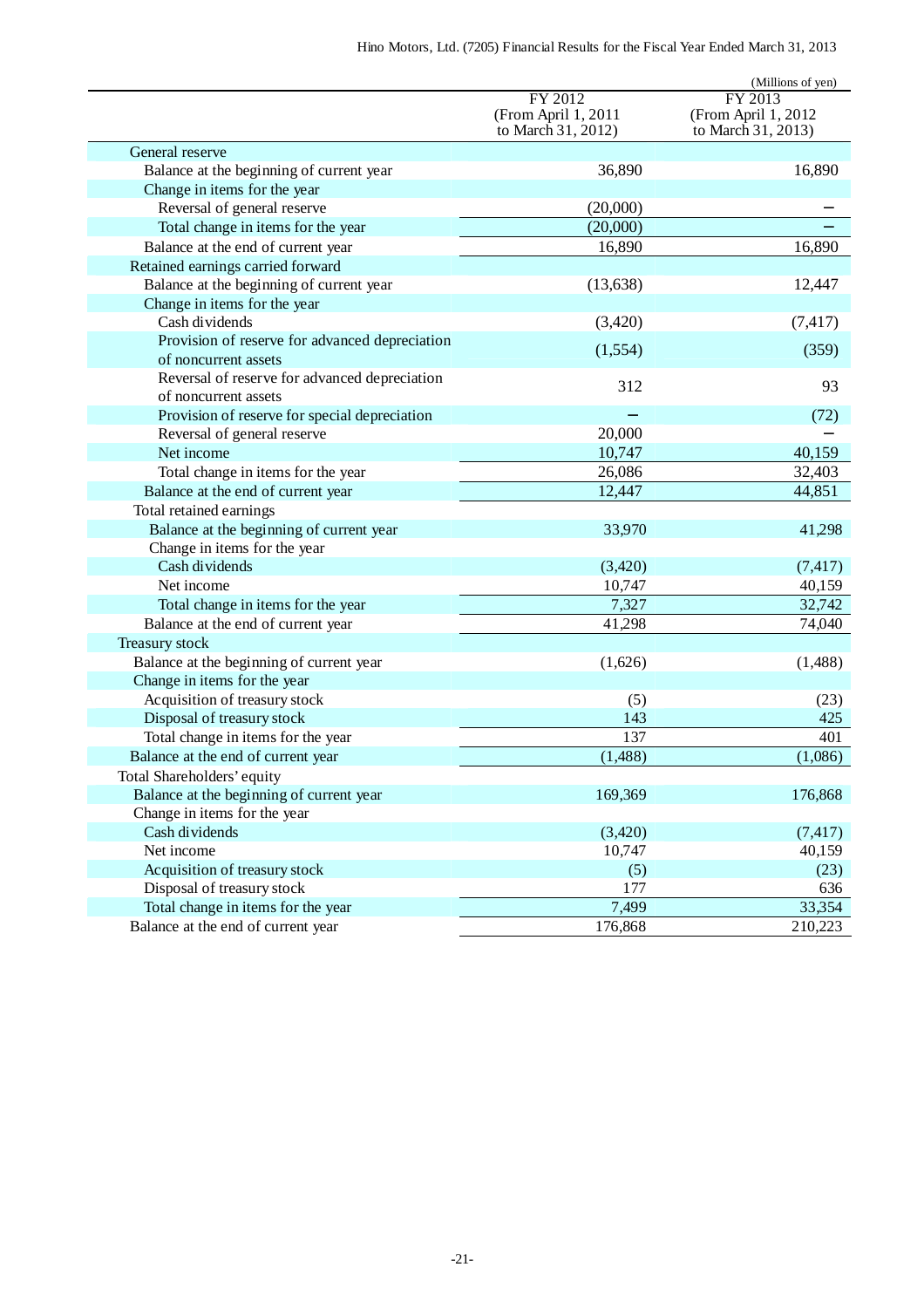|                                                                                                |                                           | (Millions of yen)                         |
|------------------------------------------------------------------------------------------------|-------------------------------------------|-------------------------------------------|
|                                                                                                | FY 2012                                   | FY 2013                                   |
|                                                                                                | (From April 1, 2011<br>to March 31, 2012) | (From April 1, 2012<br>to March 31, 2013) |
|                                                                                                |                                           |                                           |
| Valuation and translation adjustments<br>Valuation difference on available-for-sale securities |                                           |                                           |
|                                                                                                | 11,341                                    | 16,064                                    |
| Balance at the beginning of current year                                                       |                                           |                                           |
| Change in items for the year                                                                   |                                           |                                           |
| Net changes of items other than shareholders'<br>equity                                        | 4,723                                     | 5,926                                     |
| Total change in items for the year                                                             | 4,723                                     | 5,926                                     |
| Balance at the end of current year                                                             | 16,064                                    | 21,990                                    |
| Deferred gains or losses on hedges                                                             |                                           |                                           |
| Balance at the beginning of current year                                                       | (39)                                      | (191)                                     |
| Change in items for the year                                                                   |                                           |                                           |
| Net changes of items other than shareholders'                                                  |                                           |                                           |
| equity                                                                                         | (152)                                     | 33                                        |
| Total change in items for the year                                                             | (152)                                     | 33                                        |
| Balance at the end of current year                                                             | (191)                                     | (158)                                     |
| Total valuation and translation adjustments                                                    |                                           |                                           |
| Balance at the beginning of current year                                                       | 11,301                                    | 15,872                                    |
| Change in items for the year                                                                   |                                           |                                           |
| Net changes of items other than shareholders'                                                  |                                           |                                           |
| equity                                                                                         | 4,571                                     | 5,959                                     |
| Total change in items for the year                                                             | 4,571                                     | 5,959                                     |
| Balance at the end of current year                                                             | 15,872                                    | 21,832                                    |
| Subscription rights to shares                                                                  |                                           |                                           |
| Balance at the beginning of current year                                                       | 276                                       | 373                                       |
| Change in items for the year                                                                   |                                           |                                           |
| Net changes of items other than shareholder's                                                  |                                           |                                           |
| equity                                                                                         | 96                                        | (30)                                      |
| Total change in items for the year                                                             | 96                                        | (30)                                      |
| Balance at the end of current year                                                             | 373                                       | 342                                       |
| Total net assets                                                                               |                                           |                                           |
| Balance at the beginning of current year                                                       | 180,947                                   | 193,114                                   |
| Change in items for the year                                                                   |                                           |                                           |
| Cash dividends                                                                                 | (3,420)                                   | (7, 417)                                  |
| Net income                                                                                     | 10,747                                    | 40,159                                    |
| Acquisition of treasury stock                                                                  | (5)                                       | (23)                                      |
| Disposal of treasury stock                                                                     | 177                                       | 636                                       |
| Net changes of items other than shareholders'                                                  |                                           |                                           |
| equity                                                                                         | 4,667                                     | 5,929                                     |
| Total change in items for the year                                                             | 12,166                                    | 39,284                                    |
| Balance at the end of current year                                                             | 193,114                                   | 232,398                                   |